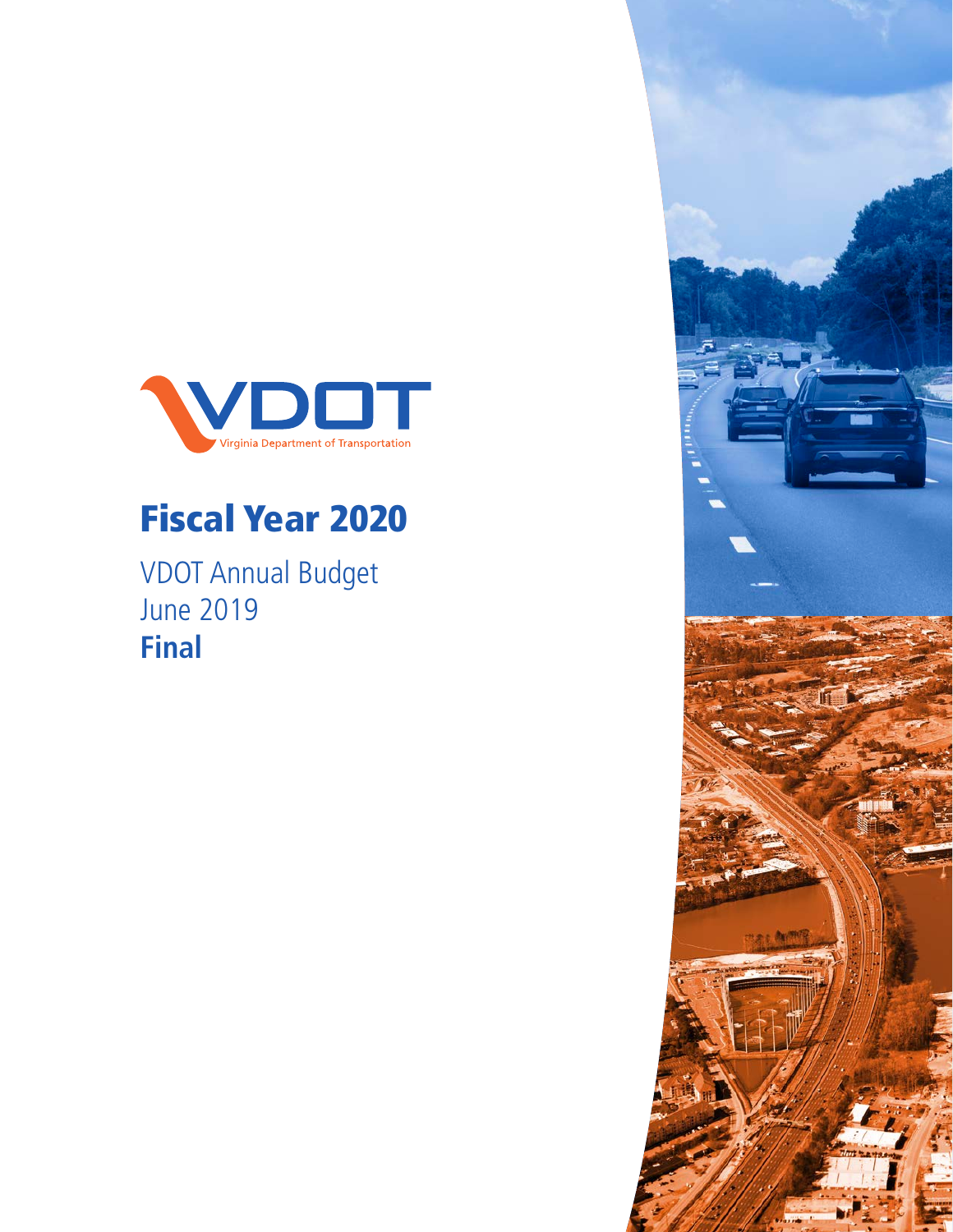**This Page Intentionally Left Blank**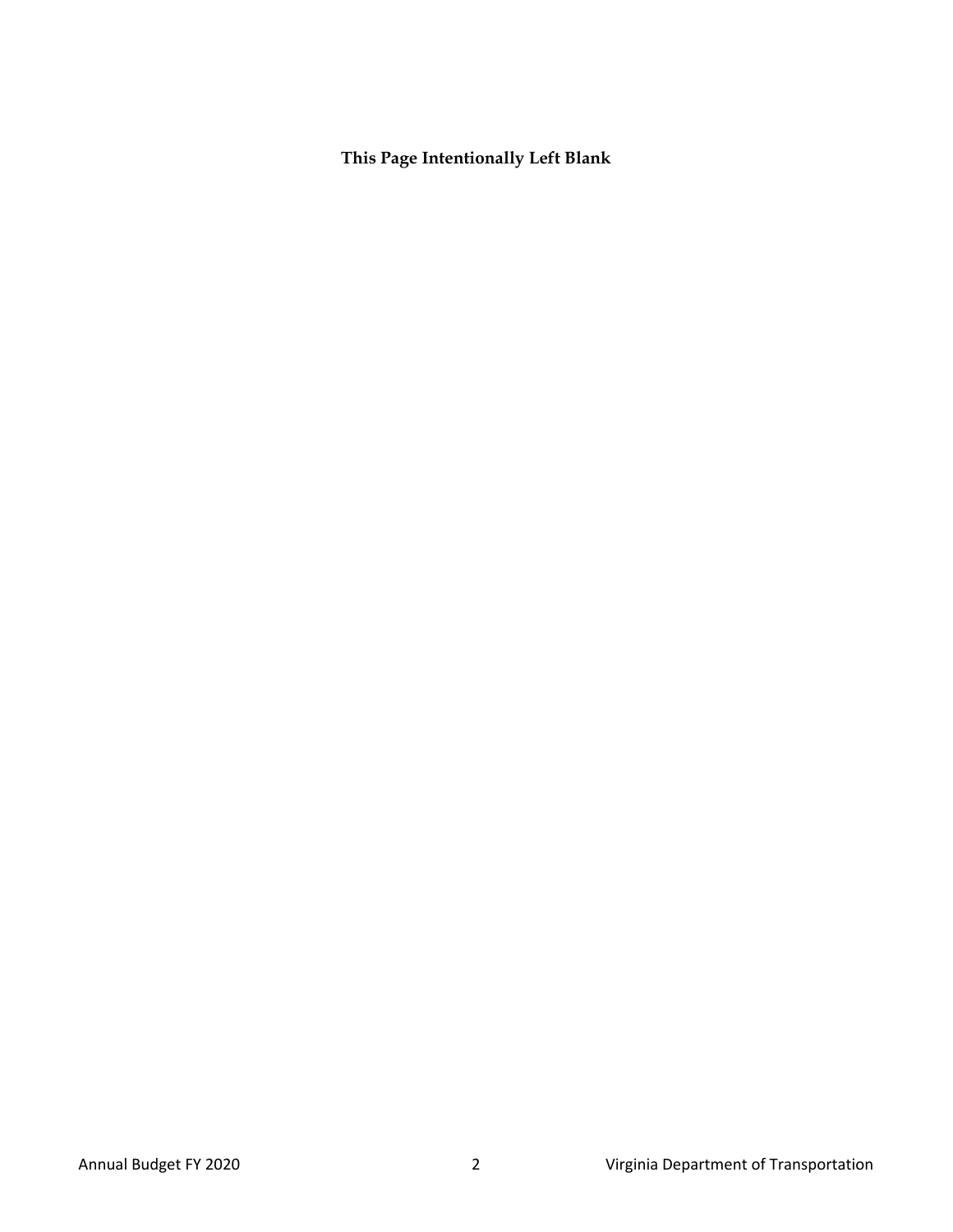## Table of Contents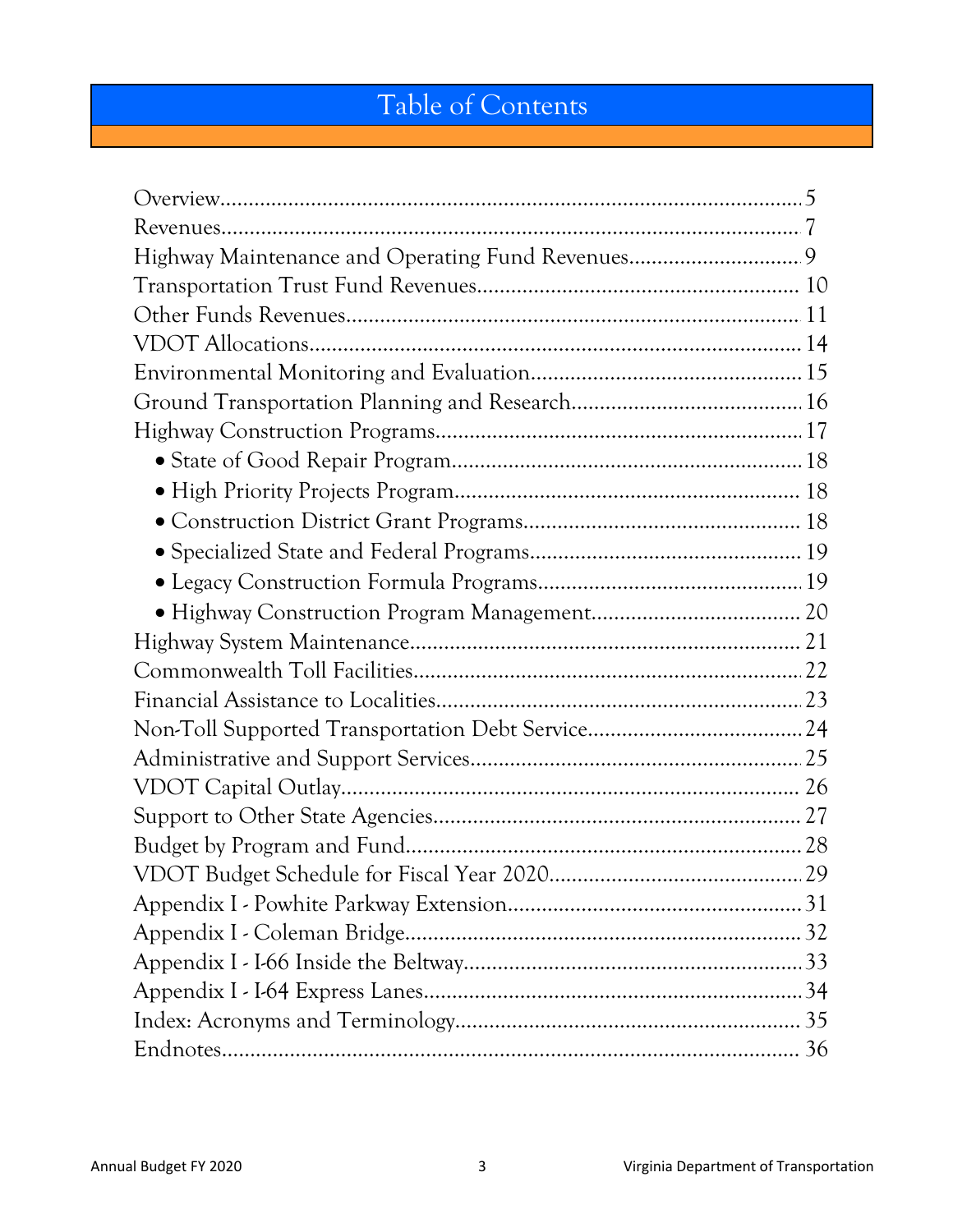**This Page Intentionally Left Blank**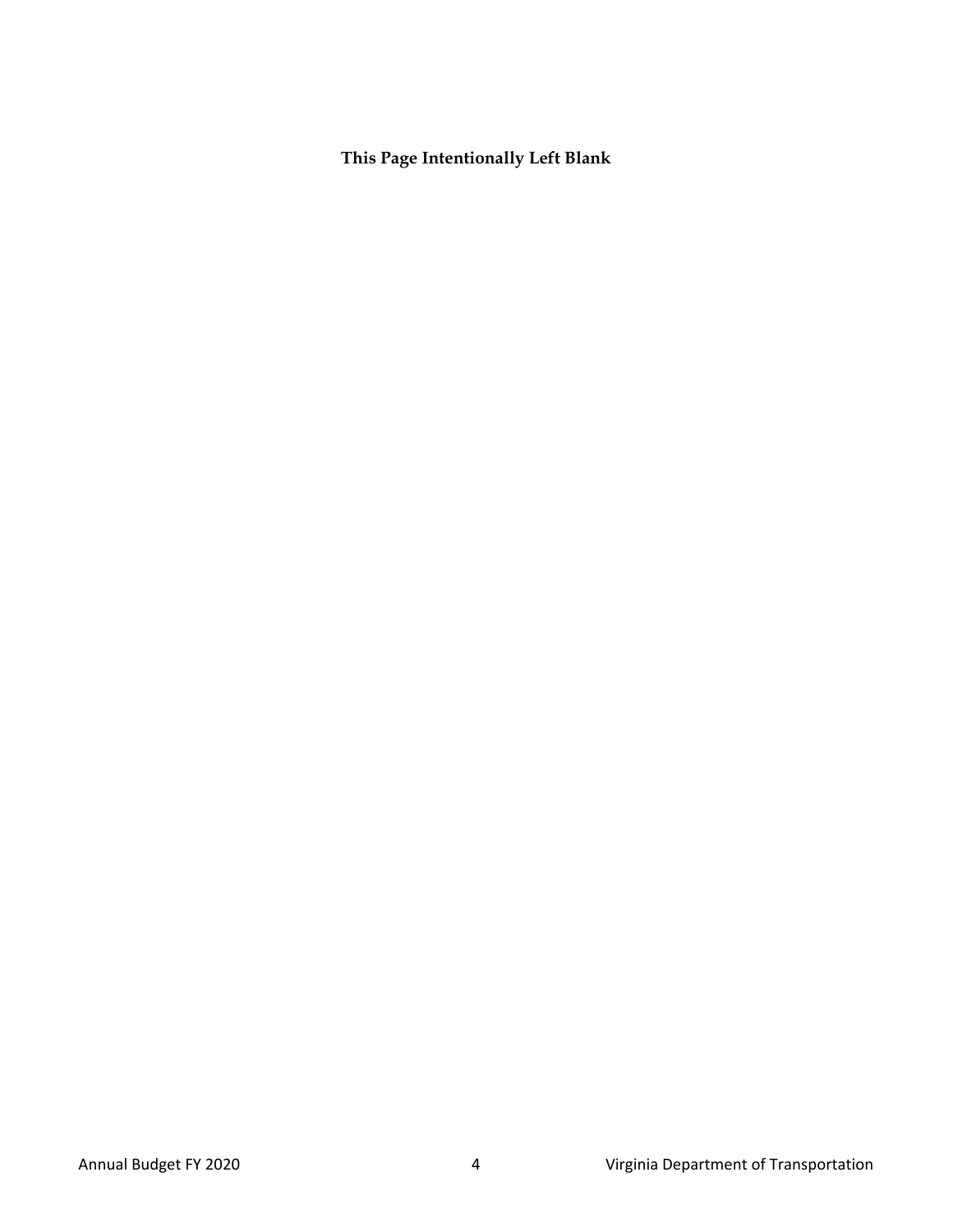### Overview

The Fiscal Year 2020 budget for the Virginia Department of Transportation (VDOT) identifies the estimated revenues and the distribution of the revenues to the related transportation programs. It is based on the most recent official state revenue forecast from December 2018 and estimated federal funding. The VDOT Budget for FY 2020 totals \$6,430,409,343 a 20.0% increase from the FY 2019 Budget of \$5,358,586,432.The increase is primarily related to the additional of Hampton Roads Transportation Accountability Commission's contribution to the Hampton Roads Bridge-Tunnel Expansion Project.The increase also reflects the implementation of House Bill 2718 and Senate Bill 1716 from the 2019 General Assembly Session. The estimated regional and statewide revenue available and its allocation to the Interstate 81 Corridor Improvement Fund and Program, Northern Virginia Transportation Authority, and the Statewide Interstate Improvement Fund.

VDOT's revenues are provided by dedicated state and federal revenue sources. The major state revenues are estimated by the Department of Taxation and are included in the state's official revenue estimate. VDOT continues to estimate federal revenues based upon information received from Federal Highway Administration (FHWA). The budget also includes the regional revenues provided to the Northern Virginia Transportation Authority and the Hampton Roads Transportation Accountability Commission.



### **Sources of Transportation Funds**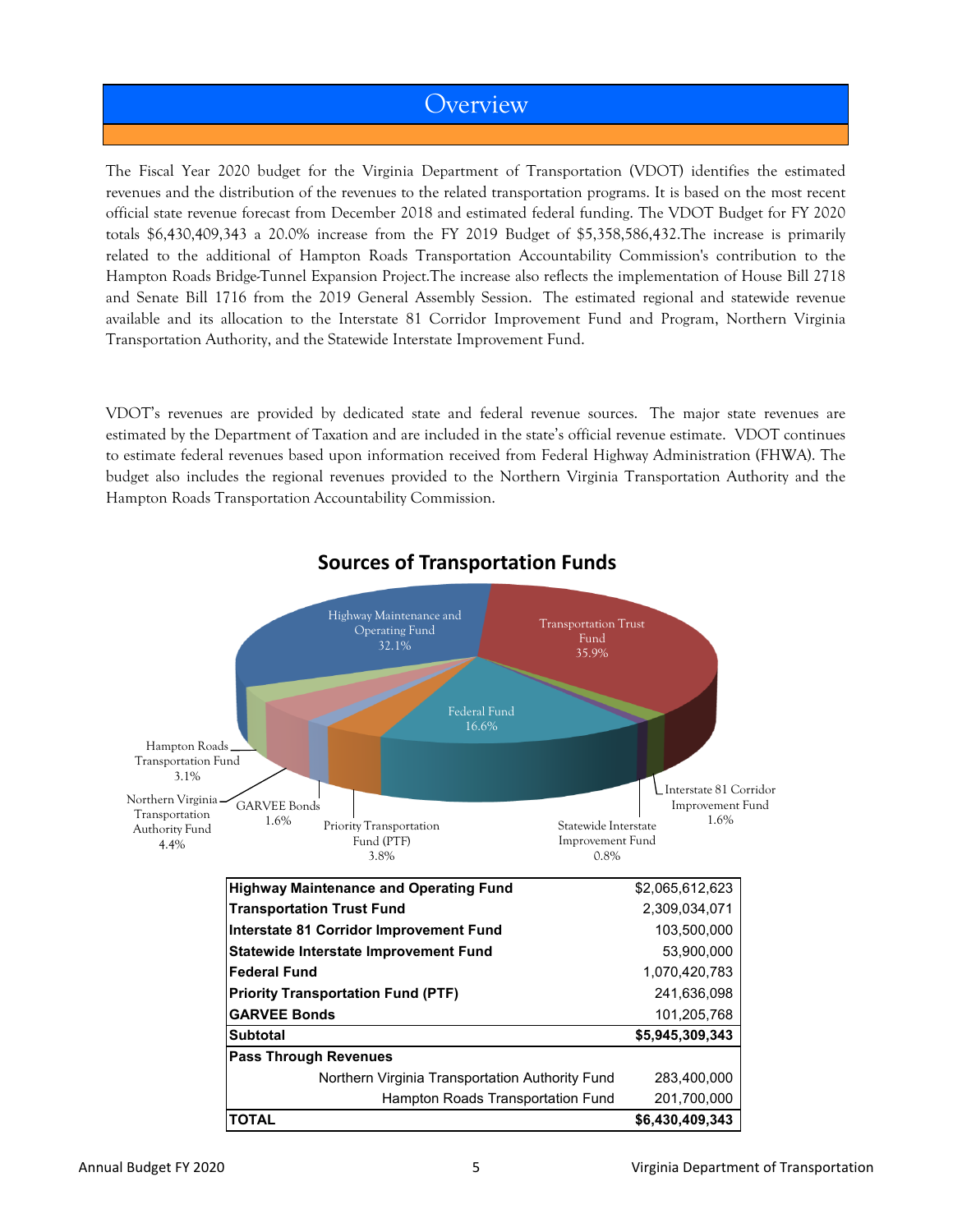### **Overview**

VDOT's revenues provide funding for debt service, maintenance, administration and construction. This budget reflects the planned use of the revenues available to the agency and also includes the pass through funds to the regions. The following is a summary of the programs by spending category:

|                                                 |                 |                 | <b>INCREASE</b> |
|-------------------------------------------------|-----------------|-----------------|-----------------|
|                                                 | FY 2019         | FY 2020         | (DECREASE)      |
| Debt Service                                    | \$390,469,786   | \$402,401,095   | \$11,931,309    |
| <b>Other Agencies and Transfers</b>             | 67,524,911      | 75,024,911      | 7,500,000       |
| Maintenance & Operations                        | 2,196,531,634   | 2,201,879,813   | 5,348,179       |
| <b>Toll Facility Operations</b>                 | 80,876,667      | 85,455,257      | 4,578,590       |
| <b>Administration &amp; Other Programs</b>      | 389, 182, 329   | 428,795,031     | 39,612,702      |
| <b>Public Transportation &amp; Rail</b>         | 31,898,982      | 65,001,976      | 33,102,994      |
| <b>Construction Program</b>                     | 1,730,602,123   | 2,686,751,260   | 956,149,137     |
| <b>Subtotal</b>                                 | \$4,887,086,432 | \$5,945,309,343 | \$1,058,222,911 |
| <b>Pass Through Revenues</b>                    |                 |                 |                 |
| Northern Virginia Transportation Authority Fund | 280,400,000     | 283,400,000     | 3,000,000       |
| Hampton Roads Transportation Fund               | 191,100,000     | 201,700,000     | 10,600,000      |
| <b>TOTAL</b>                                    | \$5,358,586,432 | \$6,430,409,343 | \$1,071,822,911 |

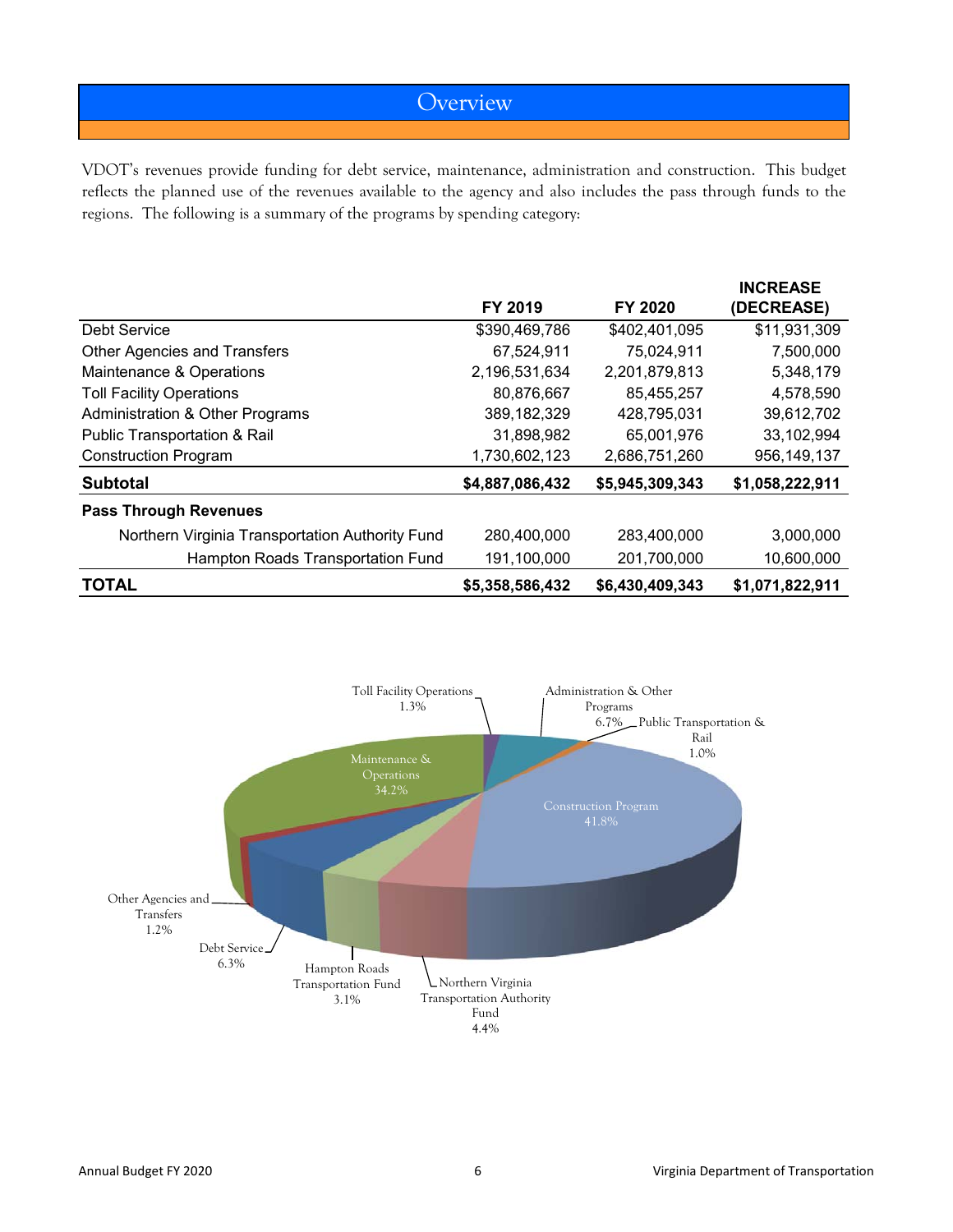### Revenues

VDOT's revenues are specifically designated for transportation. Four primary state taxes provide for transportation in Virginia: Sales Tax on Motor Fuels, Motor Vehicle Sales and Use Tax, Motor Vehicle License Fee, and State Sales and Use Tax. The following table summarizes VDOT's FY 2019 revenues.

| <b>Source</b>                                                                  | <b>HMOF</b>     | Construction*   | Federal         | <b>Bonds</b>  | Other           | <b>TOTAL</b>    |
|--------------------------------------------------------------------------------|-----------------|-----------------|-----------------|---------------|-----------------|-----------------|
| Sales Tax on Motor Fuels                                                       | \$729,700,000   | \$81,139,700 \$ |                 | - \$          | \$36,500,000    | \$847,339,700   |
| Motor Vehicle Sales and Use                                                    |                 |                 |                 |               |                 |                 |
| Tax                                                                            | 692,200,000     | 180,301,700     |                 |               |                 | 872,501,700     |
| Motor Vehicle License Tax                                                      | 239.000.000     | 17.550.100      |                 |               |                 | 256,550,100     |
| Retail Sales and Use Tax                                                       | 312,700,000     | 520,836,600     |                 |               |                 | 833,536,600     |
| International Registration Plan                                                | 65,000,000      |                 |                 |               |                 | 65,000,000      |
| Pass Through Revenues                                                          |                 |                 |                 |               | 485,100,000     | 485,100,000     |
| <b>GARVEE Bonds</b>                                                            |                 |                 |                 | 101,205,768   |                 | 101,205,768     |
| Insurance Premium Revenue                                                      |                 |                 |                 |               | 188.000.000     | 188,000,000     |
| Local                                                                          |                 |                 |                 |               |                 | 1,045,921,139   |
| Other Sources<br>ther Sources 27,012,623                                       |                 | 15,776,463      |                 |               | 622,044,467     | 664,833,553     |
| Federal                                                                        |                 |                 |                 |               |                 | 1,070,420,783   |
| <b>Transfer to HMOF</b>                                                        | 133,825,794     | (133, 825, 794) |                 |               |                 |                 |
| <b>Transfer from Construction</b><br><b>Fund for Maintenance</b><br>Allocation |                 |                 |                 |               |                 |                 |
|                                                                                |                 |                 |                 |               |                 |                 |
| <b>Subtotal</b>                                                                | \$2,199,438,417 | \$1,727,699,908 | \$1,070,420,783 | \$101,205,768 | \$846,544,467   | \$5,945,309,343 |
| <b>Pass Through Revenues</b>                                                   |                 |                 |                 |               |                 |                 |
| Northern Virginia<br><b>Transportation Authority Fund</b>                      |                 |                 |                 |               | 283.400.000     | 283.400.000     |
| Hampton Roads<br><b>Transportation Fund</b>                                    |                 |                 |                 |               | 201,700,000     | 201,700,000     |
| <b>TOTAL</b>                                                                   | \$2.199.438.417 | \$1.727.699.908 | \$1,070,420,783 | \$101,205,768 | \$1,331,644,467 | \$6,430,409,343 |

\* Includes Highway Share of TTF and other special funds.

\*\* Other Sources includes regional and statewide revenue dedicated to the Interstate 81 Corridor and Statewide Interstate Improvements, VDOT Toll Facility Revenue, Cell Tower Lease Revenue, E-Z Pass Operations, Unallocated Balances, Interest and Other Miscellaneous Items.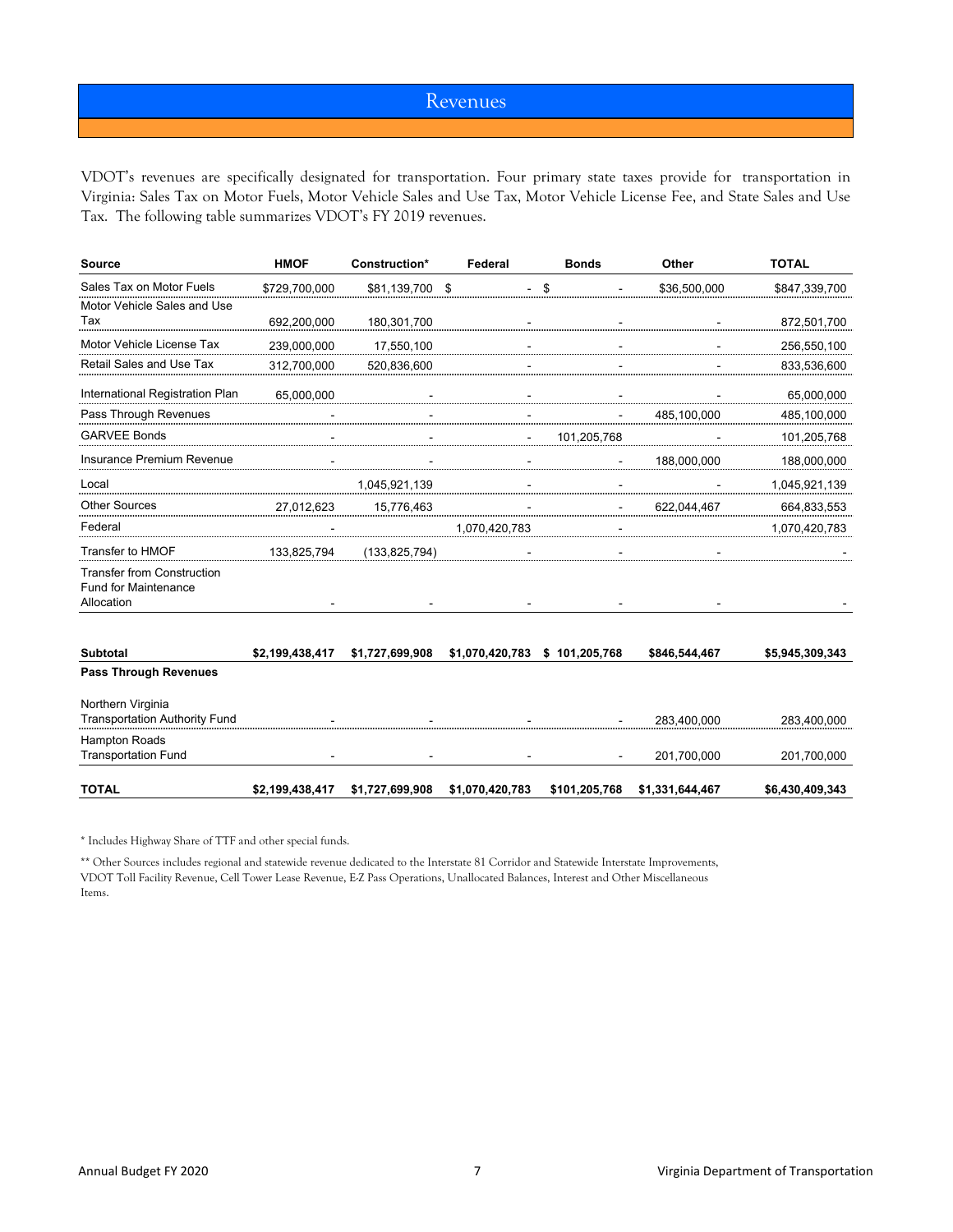## Revenues Dedicated to VDOT

This chart illustrates the anticipated revenues of the agency and their relative contribution. Federal revenues are the largest single source followed by Motor Vehicle Sales and Use Tax.

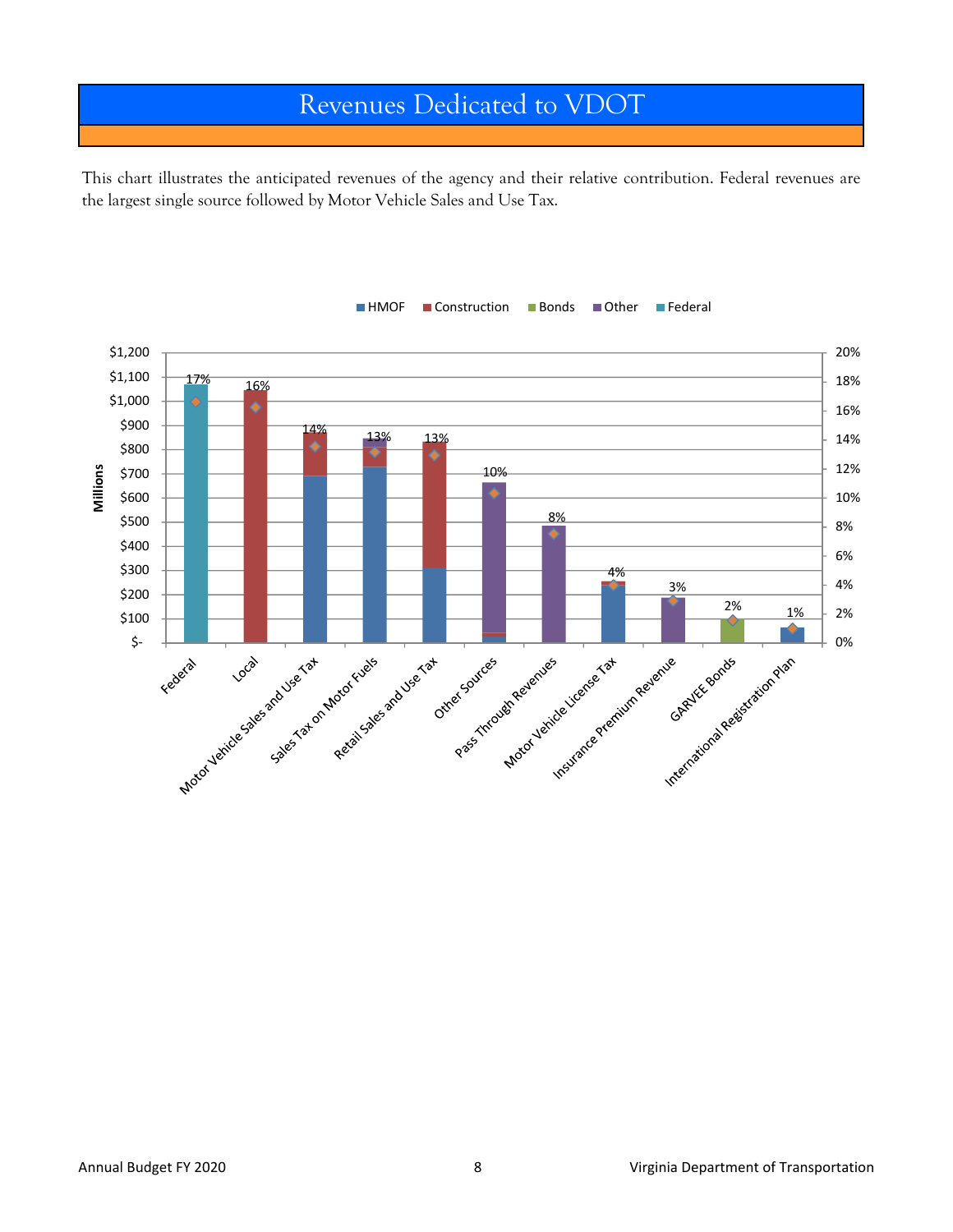## Highway Maintenance & Operating Fund

The Highway Maintenance and Operating Fund (HMOF) is one of VDOT's major funds. It is funded by dedicated state revenues as listed below. The HMOF is intended to provide for the agency's maintenance, operations and administrative needs. Since Fiscal Year 2002, the HMOF has required transfers from the Construction Fund to cover the budgetary needs of the fund.

| <b>HMOF Revenue Sources</b>       | FY 2019         | FY 2020         | <b>Difference</b> |
|-----------------------------------|-----------------|-----------------|-------------------|
| <b>Sales Tax on Motor Fuels</b>   | \$724,400,000   | \$729,700,000   | \$5,300,000       |
| Motor Vehicle Sales and Use Tax   | 715,700,000     | 692,200,000     | (23,500,000)      |
| Retail Sales and Use Tax          | 292,700,000     | 312,700,000     | 20,000,000        |
| International Registration Plan   | 64,200,000      | 65,000,000      | 800,000           |
| <b>Motor Vehicle Licenses</b>     | 236,700,000     | 239,000,000     | 2,300,000         |
| Miscellaneous Revenues            | 17,200,000      | 17,900,000      | 700,000           |
| <b>Other Revenue</b>              | 34,941,023      | 9,112,623       | (25, 828, 400)    |
| <b>Subtotal</b>                   | \$2,085,841,023 | \$2,065,612,623 | (\$20,228,400)    |
| <b>Transfer from Construction</b> | 181,785,364     | 133,825,794     | (47,959,570)      |
| Total                             | \$2,267,626,387 | \$2,199,438,417 | (\$68,187,970)    |

## **HMOF Revenue Sources, FY 2020**

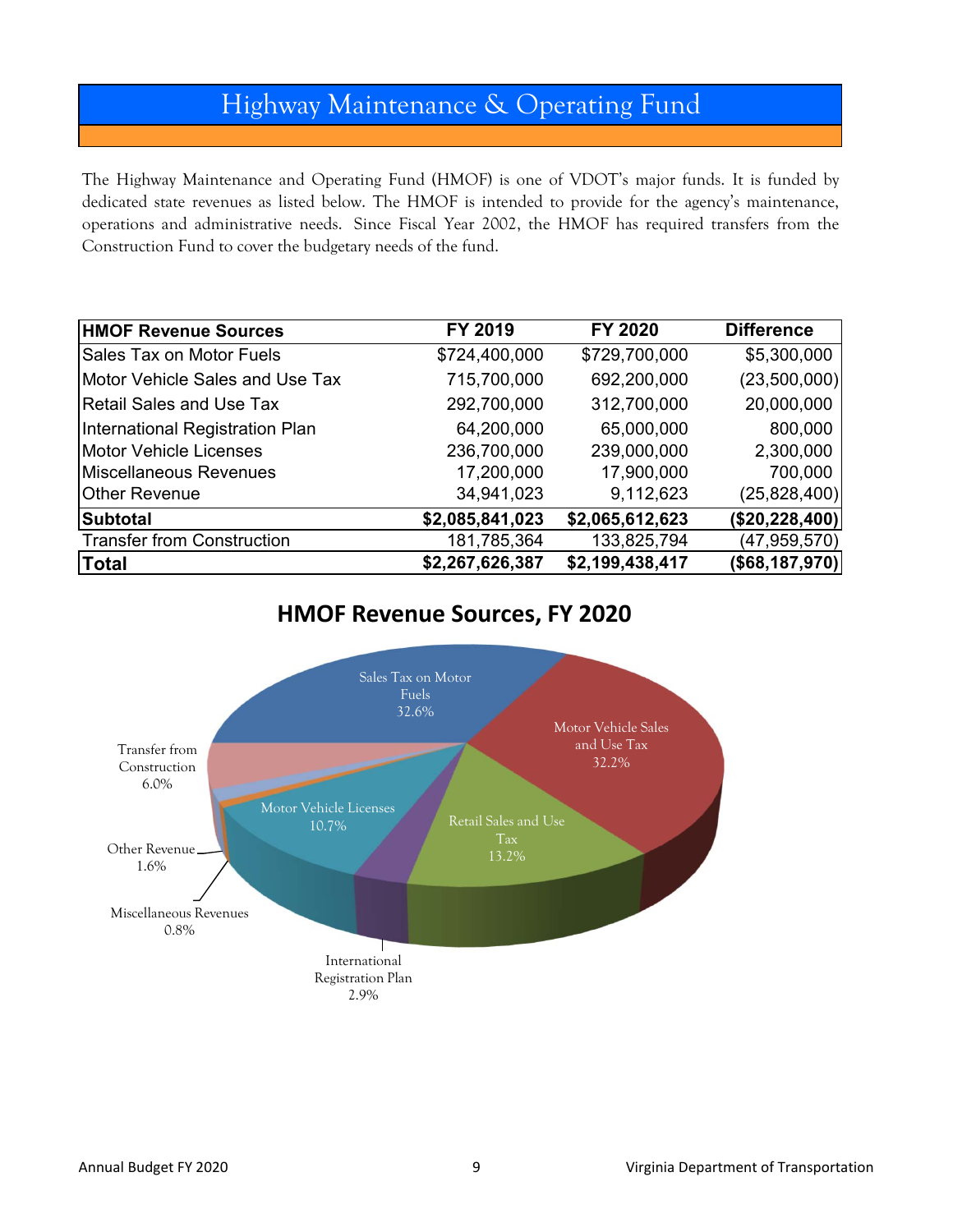## Transportation Trust Fund - Construction

The Transportation Trust Fund was created by the 1986 Special Session. VDOT manages the 78.7% of the TTF funds dedicated by the Code of Virginia for highway construction. State Revenue from Modal Distribution includes motor vehicle fuels tax, motor vehicle sales tax, and state retail sales and use tax. The following table identifies the construction fund revenues by major source.

| <b>Construction Fund Revenue Sources</b> | FY 2019         | FY 2020         | <b>Difference</b> |
|------------------------------------------|-----------------|-----------------|-------------------|
| State Revenue From Modal Distribution    | \$806,115,486   | \$800,561,718   | ( \$5,553,768)    |
| <b>Federal Revenues</b>                  | 1,044,332,473   | 1,070,420,783   | 26,088,310        |
| Local Revenues                           | 435,042,676     | 1,045,921,139   | 610,878,463       |
| <b>Other Revenues</b>                    | 19,938,336      | 15,042,845      | (4,895,491)       |
| <b>GARVEE Bonds</b>                      | 85,693,244      | 101,205,768     | 15,512,524        |
| Total                                    | \$2,391,122,215 | \$3,033,152,253 | \$642,030,038     |

## **Construction Fund Revenue by Source, FY 2020**

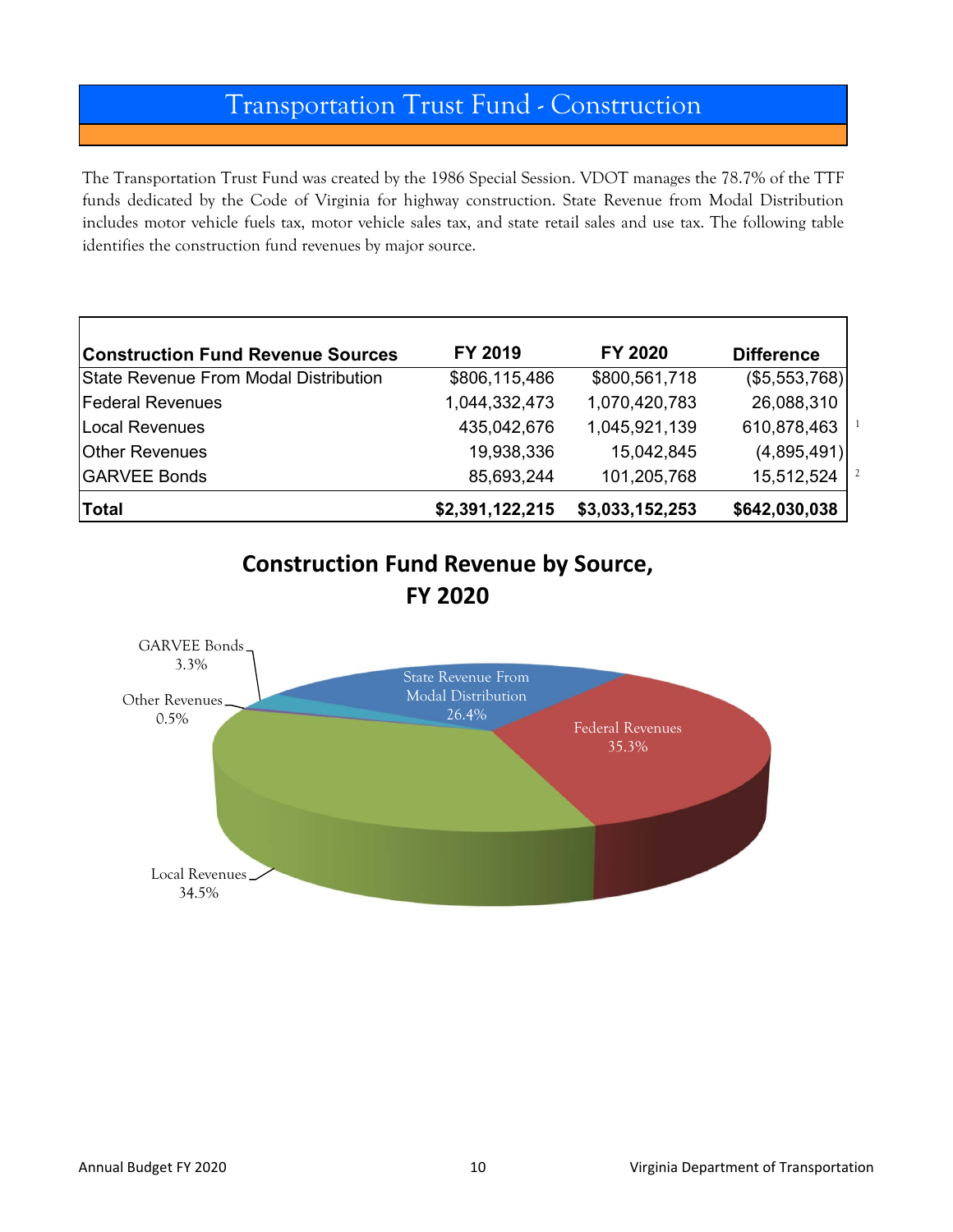## Other Fund Revenues

In addition to the two major state funds, VDOT manages a number of special funds. Each special fund receives dedicated revenues to be used to support the mission of the program.

| <b>Other Fund Revenues</b>                          | FY 2019         | <b>FY 2020</b>  | <b>Difference</b> |
|-----------------------------------------------------|-----------------|-----------------|-------------------|
| <b>Regional Transportation Funds</b>                | \$471,500,000   | \$485,100,000   | \$13,600,000      |
| Interstate 81 Corridor Improvement Fund             |                 | 103,500,000     | 103,500,000       |
| Statewide Interstate Improvement Fund               |                 | 53,900,000      | 53,900,000        |
| Powhite Parkway Extension Toll Revenue              | 11,000,000      | 11,000,000      |                   |
| Coleman Bridge Toll Revenue                         | 6,000,000       | 6,808,820       | 808,820           |
| I-66 Inside the Beltway Toll Revenue                | 25,316,667      | 29,156,348      | 3,839,681         |
| I-64 Express Lanes Toll Revenue                     | 2,410,000       | 2,040,089       | (369, 911)        |
| Northern VA Transportation District (NVTD)          | 28,139,720      | 18,345,009      | $(9,794,711)^{5}$ |
| Oak Grove                                           | 1,577,771       | 1,593,244       | 15,473            |
| Priority Transportation Fund (PTF)                  | 202,506,263     | 241,636,098     | 39,129,835        |
| <b>Transportation Partnership Opportunity Fund</b>  | 717,577         | 718,860         | 1,283             |
| Route 58                                            | 48,218,195      | 191,264,295     | 143,046,100       |
| Route 28                                            | 8,639,519       | 8,639,519       |                   |
| I-66 Outside the Beltway Concession<br>Fee/Interest | 18,012,329      | 12,174,466      | (5,837,863)       |
| I-95/Fredericksburg Extension Concession            |                 | 107,880,000     | 107,880,000       |
| Other                                               | 57,585,153      | 57,887,719      | 302,566           |
| <b>Total</b>                                        | \$881,623,194   | \$1,331,644,467 | \$450,021,273     |
|                                                     |                 |                 |                   |
| <b>Total Construction Major Sources</b>             | 2,391,122,215   | 3,033,152,253   | 642,030,038       |
| (page 10)<br><b>Transfer to HMOF</b>                | (181, 785, 364) | (\$133,825,794) | 47,959,570        |
| <b>Total Construction Fund</b>                      | \$3,090,960,045 | \$4,230,970,926 | \$1,140,010,881   |
|                                                     |                 |                 |                   |

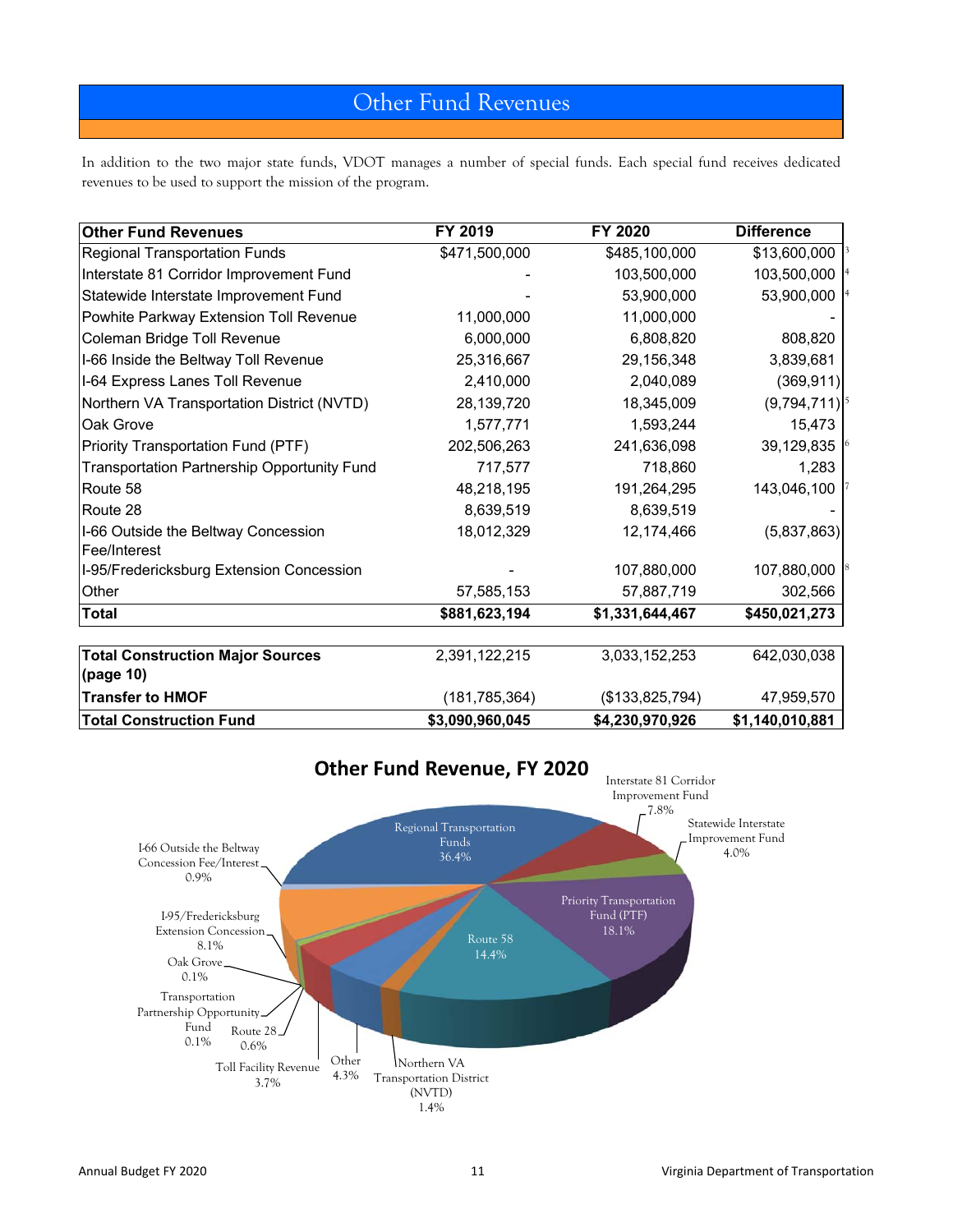**This Page Intentionally Left Blank**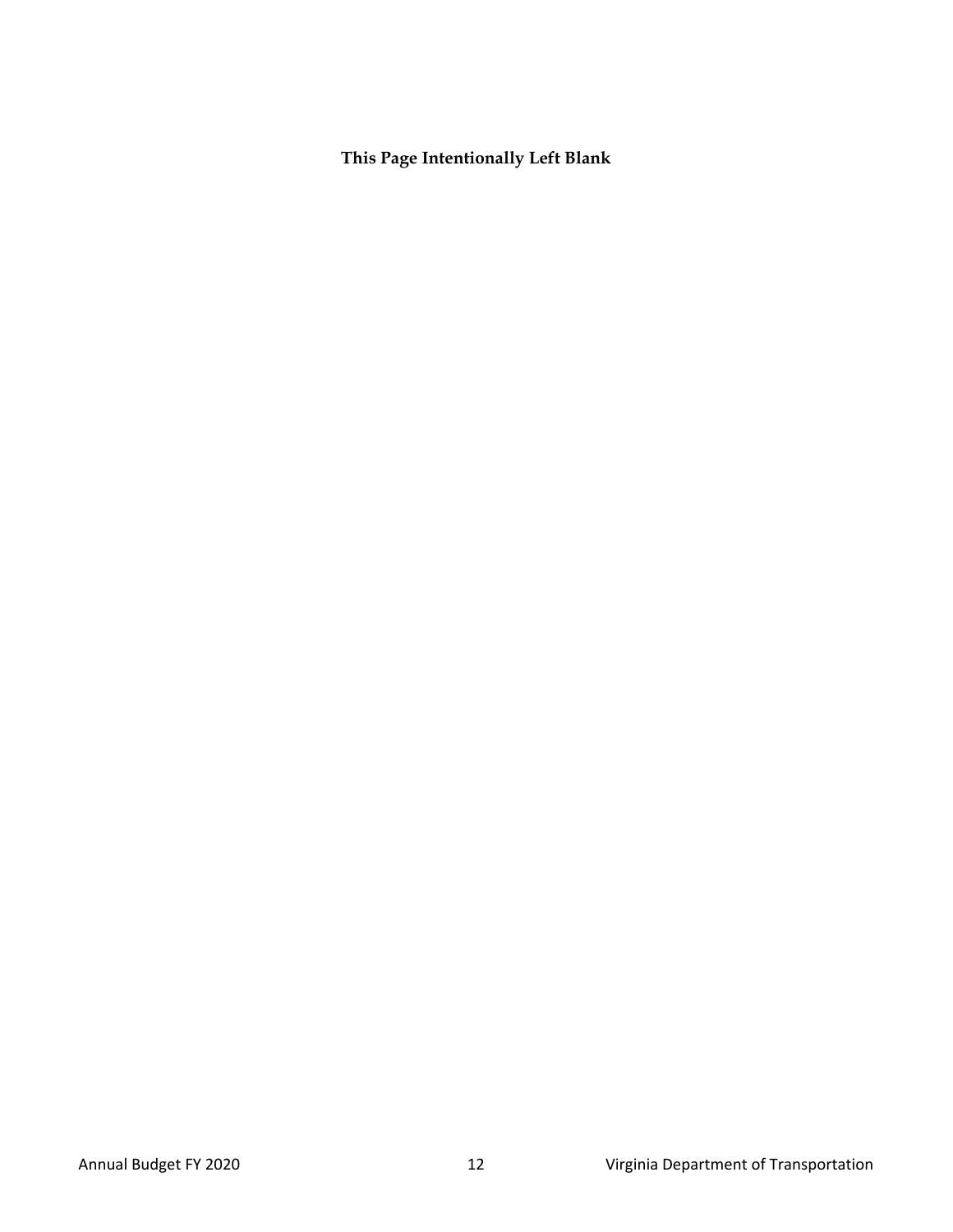VDOT Program Descriptions & Allocations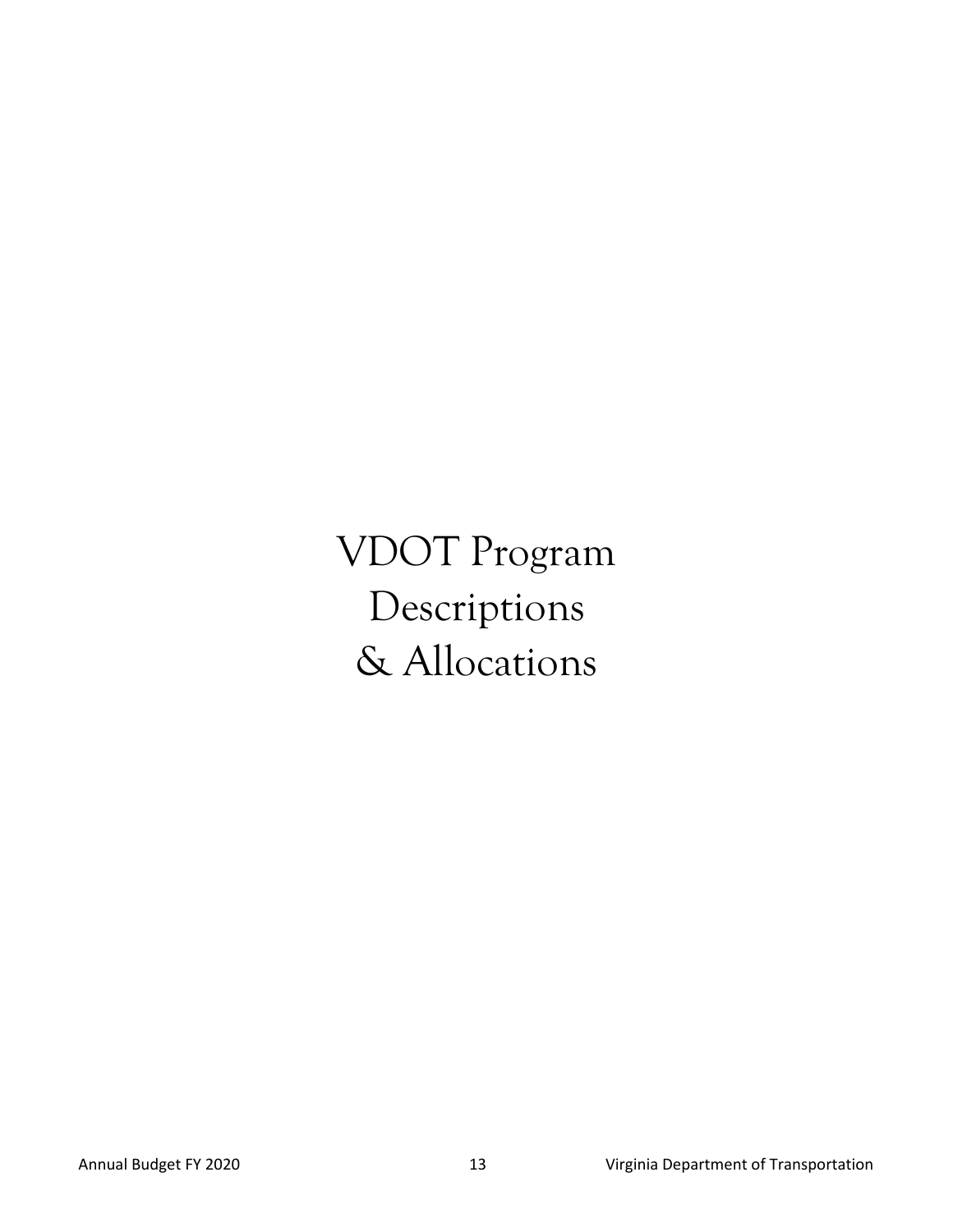The following table summarizes VDOT's budget by the major budgetary programs.

|                                                      |                 |                 | <b>INCREASE</b> |
|------------------------------------------------------|-----------------|-----------------|-----------------|
|                                                      | FY 2019         | FY 2020         | (DECREASE)      |
| Environmental Monitoring and Evaluation (514)        | \$24,211,863    | \$23,494,379    | (\$717,484)     |
| Ground Transportation Planning and Research (602)    | 75,153,449      | 77,685,632      | 2,532,183       |
| Highway Construction Programs (603)                  | 1,730,602,123   | 2,686,751,260   | 956,149,137     |
| Highway System Maintenance (604)                     | 1,724,151,935   | 1,728,110,573   | 3,958,638       |
| Commonwealth Toll Facilities (606)                   | 80,876,667      | 85,455,257      | 4,578,590       |
| Financial Assistance to Localities (607)             | 943,879,699     | 958,869,240     | 14,989,541      |
| Non-Toll Supported Transportation Debt Service (612) | 390,469,786     | 402,401,095     | 11,931,309      |
| Administrative and Support Services (699)            | 279,817,017     | 297,615,020     | 17,798,003      |
| VDOT Capital Outlay (998)                            | 10,000,000      | 30,000,000      | 20,000,000      |
| Support to Other State Agencies                      | 67,524,911      | 75,024,911      | 7,500,000       |
| Support to DRPT Programs                             | 31,898,982      | 65,001,976      | 33,102,994      |
| <b>Total</b>                                         | \$5,358,586,432 | \$6,430,409,343 | \$1,071,822,911 |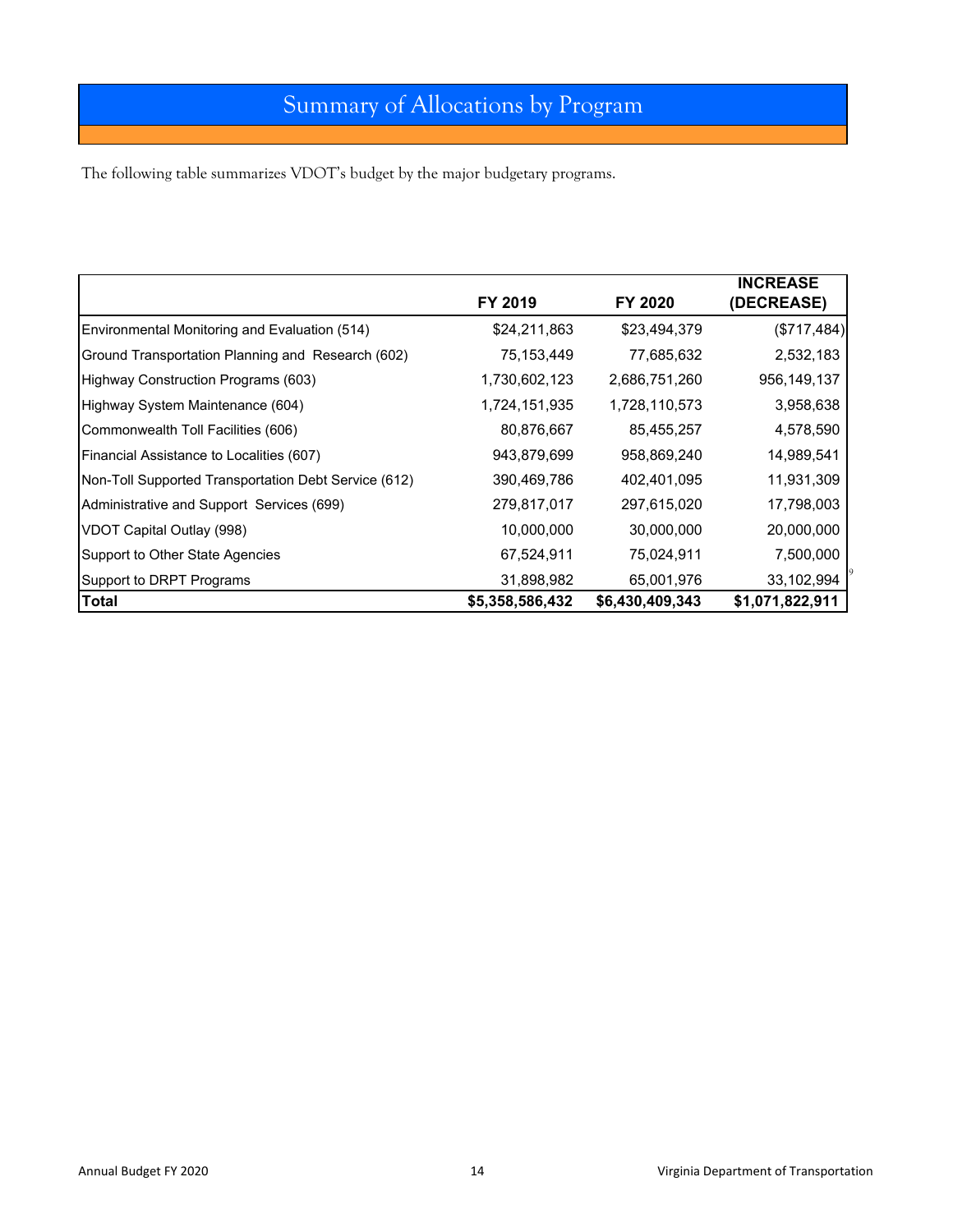## Environmental Monitoring and Evaluation (514)

The Environmental Program consists of the following service areas:

**Environmental Monitoring and Compliance for Highway Projects (514008)** - To provide efforts to evaluate, monitor and maintain the quality of the state's natural resources as part of a balanced consideration of environmental and transportation needs. VDOT's wetland mitigation program is funded in this service area.

**Environmental Monitoring Program Management and Direction (514009)** - To provide activities related to the management and direction of the program. Adequate and effective management and direction is critical to the success of the program.

**Municipal Separate Storm Sewer System Compliance Activities (514010)** - To provide efforts to address storm water discharges, including the related operational and maintenance activities, to meet Total Maximum Daily Load reduction targets. VDOT's current Municipal Separate Storm Sewer System (MS4) permit requires VDOT to reduce its pollutant load allocation to the Chesapeake Bay.

| <b>ENVIRONMENTAL MONITORING &amp;</b>                                   |              |              | <b>INCREASE</b> |
|-------------------------------------------------------------------------|--------------|--------------|-----------------|
| <b>EVALUATION (514)</b>                                                 | FY 2019      | FY 2020      | (DECREASE)      |
| Environmental Monitoring & Compliance<br>for Highway Projects (514008)  | \$6,722,931  | \$6,876,404  | \$153,473       |
| <b>Environmental Monitoring Program</b><br>Management (514009)          | 3,293,882    | 3,356,739    | 62,857          |
| Municipal Separate Storm Sewer System<br>Compliance Activities (514010) | 14,195,050   | 13,261,236   | (933, 814)      |
| <b>TOTAL ENVIRONMENTAL</b>                                              | \$24,211,863 | \$23,494,379 | (\$717,484)     |
| TTF                                                                     | 24,211,863   | 23,494,379   | (717, 484)      |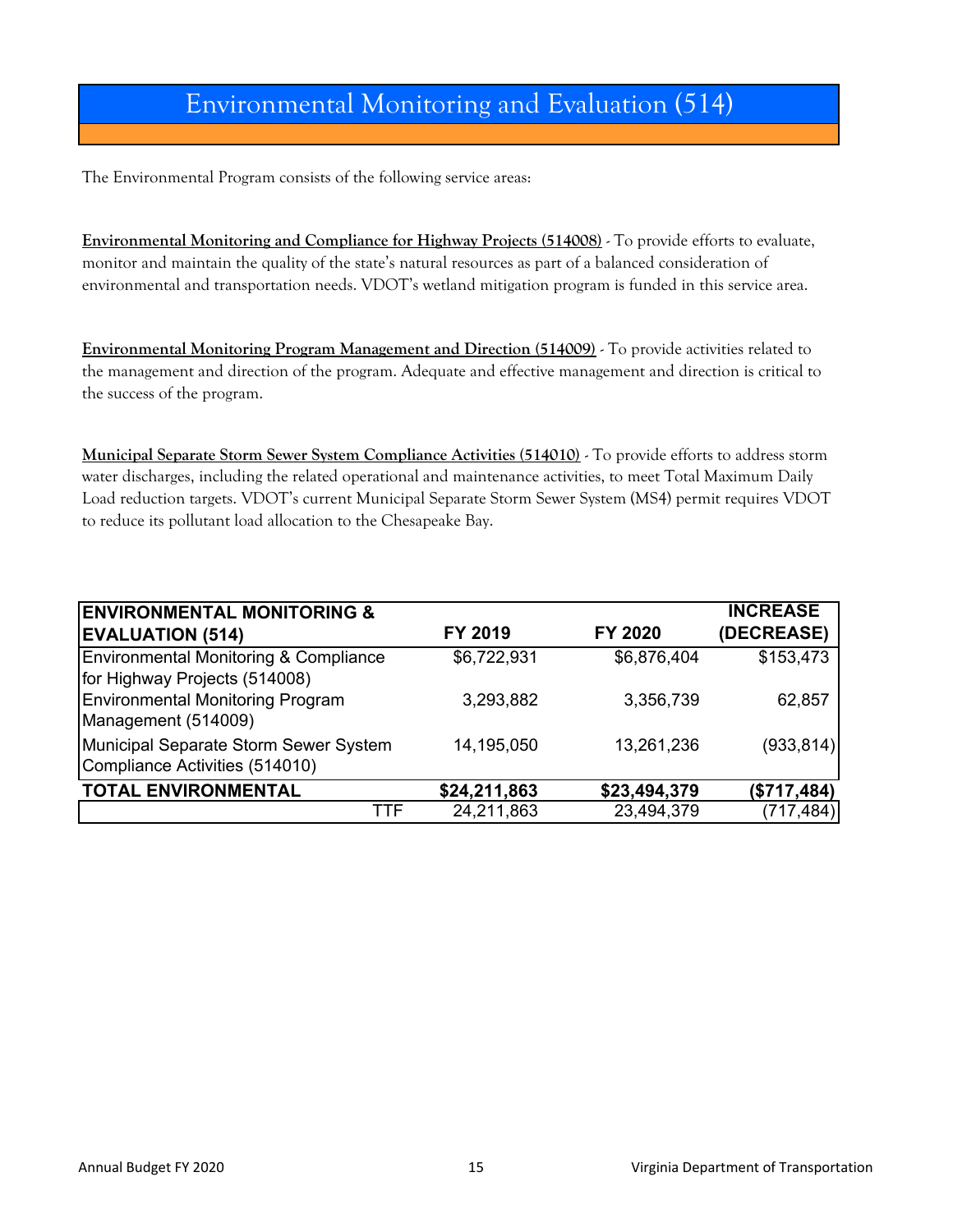## Ground Transportation Planning & Research (602)

#### **Ground Transportation Planning and Research is comprised of:**

**Ground Transportation System Planning (602001)** - To provide efforts to lead and plan a comprehensive system of ground transportation, including the planning of particular ground transportation projects through surveying, mapping and studies. These studies are the basis for decisions on proposed highway plans, programs and projects, as well as other travel modes and routes throughout Virginia.

**Ground Transportation System Research (602002)** - To provide efforts devoted to the planning and delivery of a comprehensive ground transportation research, development, consulting and technology transfer program covering the areas of transportation system operations, maintenance, structural design and construction, materials and specifications, safety, environmental stewardship, finance and policy.

**Ground Transportation Program Management and Direction (602004)** - To provide activities related to the management and direction of the program. Adequate and effective management and direction is critical to the success of the program.

| PLANNING & RESEARCH (602)                                   | FY 2019      | FY 2020      | <b>INCREASE</b><br>(DECREASE) |
|-------------------------------------------------------------|--------------|--------------|-------------------------------|
| <b>Ground Transportation System Planning</b><br>(602001)    | \$61,573,678 | \$63,887,284 | \$2,313,606                   |
| <b>Ground Transportation System Research</b><br>(602002)    | 9,500,838    | 9,606,334    | 105,496                       |
| <b>Ground Transportation Program</b><br>Management (602004) | 4,078,933    | 4,192,014    | 113,081                       |
| <b>TOTAL PLANNING &amp; RESEARCH</b>                        | \$75,153,449 | \$77,685,632 | 10<br>\$2,532,183             |
| <b>HMOF</b>                                                 | 12,557,058   | 12,872,227   | 315,169                       |
| <b>CONSTRUCTION</b>                                         | 42,268,389   | 44, 166, 713 | 1,898,324                     |
| <b>FEDERAL</b>                                              | 20,328,002   | 20,646,692   | 318,690                       |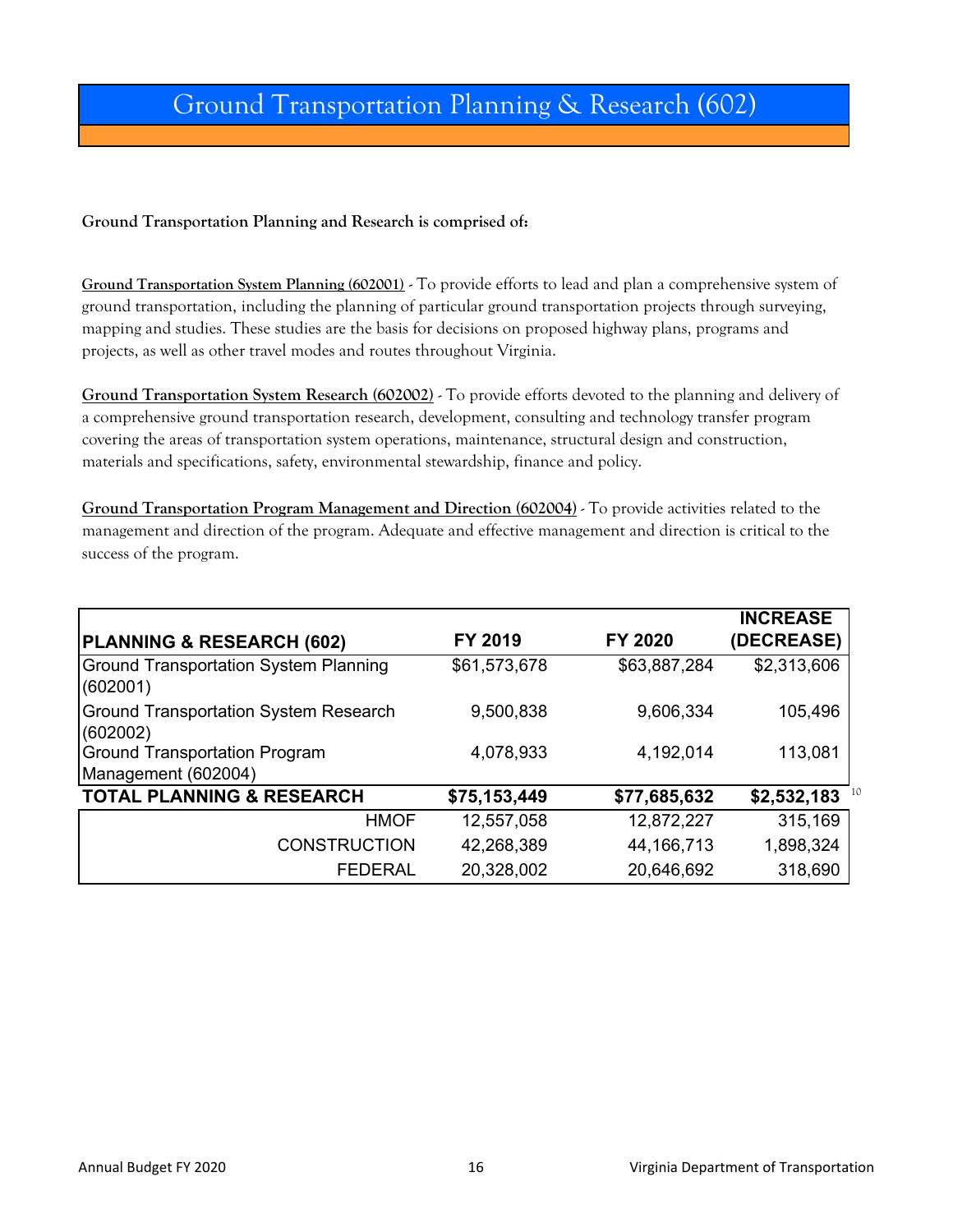### Highway Construction Programs (603)

For FY 2020, the funding made available for distribution is distributed via the Commonwealth Transportation Board Formula outlined in the Code of Virginia, § 33.2-358. Funding is also available for distribution to the following programs: State of Good Repair Program, High Priority Projects Program, and the Construction District Grant Program.

The budget also contains a significant application of Toll Credits that are used as "soft match" to meet the nonfederal share matching requirements. The federal share on most projects in the future can effectively be increased up to 100 percent. However, the use of soft match does not increase the federal funding available to Virginia.

| <b>CONSTRUCTION (603)</b>                       | FY 2019         | FY 2020         | <b>INCREASE</b><br>(DECREASE)   |
|-------------------------------------------------|-----------------|-----------------|---------------------------------|
|                                                 |                 |                 |                                 |
| State of Good Repair Program (603020)           | \$80,458,179    | \$40,082,305    | $($40,375,874)$ <sup>11</sup>   |
| High Priority Projects Program(603021)          | 136,304,809     | 142,346,528     | 6,041,719                       |
| Construction District Grant Programs (603022)   | 154,788,814     | 141,266,528     | $(13,522,286)$ <sup>[12</sup> ] |
| Specialized State and Federal Programs (603023) | 1,112,290,604   | 2,047,561,778   | 935,271,174                     |
| Legacy Construction Formula Program (603024)    | 203,925,079     | 271,877,040     | 67,951,961                      |
| Construction Management (603015)                | 42,834,638      | 43,617,081      | 782,443                         |
| <b>TOTAL CONSTRUCTION</b>                       | \$1,730,602,123 | \$2,686,751,260 | \$956,149,137                   |
| <b>CONSTRUCTION</b>                             | 955,976,453     | 1,557,200,462   | 601,224,009                     |
| <b>FEDERAL</b>                                  | 646,988,722     | 574,546,523     | (72, 442, 199)                  |
| <b>I-81 CORRIDOR IMPROVEMENT FUND</b>           |                 | 103,500,000     | 103,500,000                     |
| TATEWIDE INTERSTATE IMPROVEMENT FUND            |                 | 53,900,000      | 53,900,000                      |
| <b>PTF</b>                                      | 14,800,000      | 16,800,000      | 2,000,000                       |
| <b>TPOF</b>                                     | 696,222         | 697,505         | 1,283                           |
| <b>BONDS</b>                                    | 8,000,000       | 158,408,817     | 150,408,817                     |
| <b>VTIB</b>                                     | 435,153         | 437,719         | 2,566                           |
| <b>GARVEE BONDS</b>                             | 85,693,244      | 101,205,768     | 15,512,524                      |
| <b>CONCESSION FEE FUND</b>                      | 18,012,329      | 120,054,466     | 102,042,137                     |

\*Beginning in FY 2017, the Highway Construction Budget is aligned to new service areas within the program. Construction funding is now dedicated to the State of Good Repair Program, the High Priority Projects Program and the Construction District Grant Program. Other funding streams that are not dedicated to these areas are allocated in the Specialized State and Federal Programs service area. Funding dedicated to the CTB Alternate Formula through FY 2020 will be allocated in the Legacy Construction Formula Program service area. The FY 2020 recommedation represents the last year for this formula to be used. The following pages detail each construction service area.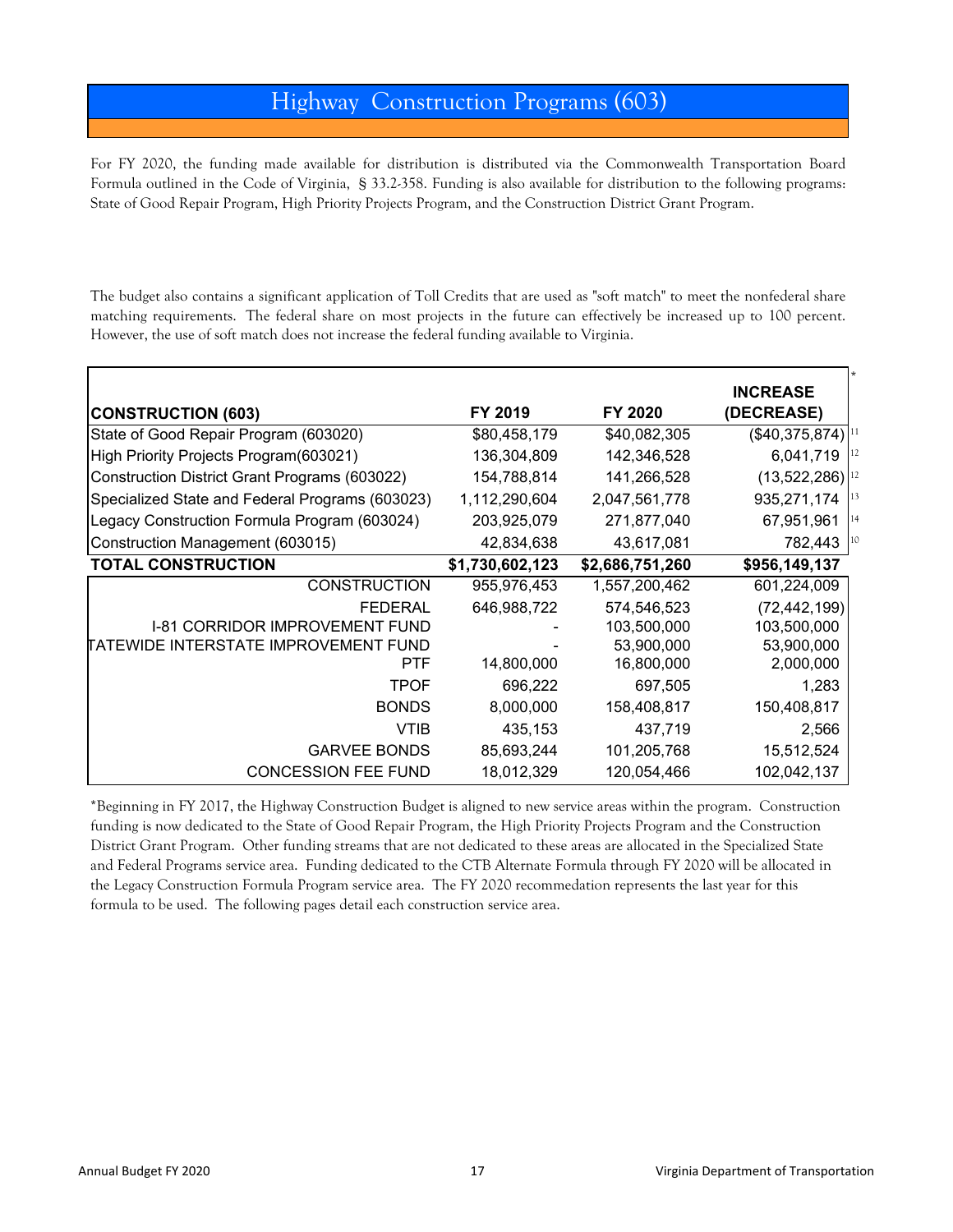## Highway Construction Programs (603)

#### **STATE OF GOOD REPAIR PROGRAM (603020)**

The purpose of the State of Good Repair Program service area is to allocate funds to state of good repair purposes for reconstruction and replacement of structurally deficient state and locally owned bridges and reconstruction and rehabilitation of pavement on the Interstate System and primary state highway system determined to be deteriorated by the Board, including municipality-maintained primary extensions. (Code of Virginia §33.2-369)

| <b>ISTATE OF GOOD REPAIR PROGRAM</b> |              |              | <b>INCREASE</b> |
|--------------------------------------|--------------|--------------|-----------------|
| (603020)                             | FY 2019      | FY 2020      | (DECREASE)      |
| <b>TOTAL STATE OF GOOD REPAIR</b>    | \$80,458,179 | \$40,082,305 | (\$40,375,874)  |
| <b>CONSTRUCTION</b>                  | 39,909,558   | 32,447,431   | (7,462,127)     |
| FEDERAL                              | 40,548,621   | 7,634,874    | (32, 913, 747)  |

#### **HIGH PRIORITY PROJECTS PROGRAM (603021)**

The purpose of the High Priority Projects Program service area is to allocate funds to the established program for projects and strategies that address a transportation need identified for a corridor of statewide significance or a regional network in the Statewide Transportation Plan pursuant to Code of Virginia §33.2-353. From funds allocated to this program, the Board shall allocate funds to the Innovation and Technology Transportation Fund, provided that the allocation shall not exceed \$25 million annually. (Code of Virginia §33.2-370)

| <b>HIGH PRIORITY PROJECTS PROGRAM</b> |               |               | <b>INCREASE</b> |
|---------------------------------------|---------------|---------------|-----------------|
| (603021)                              | FY 2019       | FY 2020       | (DECREASE)      |
| <b>TOTAL HIGH PRIORITY PROJECTS</b>   | \$136,304,809 | \$142,346,528 | \$6,041,719     |
| <b>CONSTRUCTION</b>                   | 18.503.562    | 36,458,122    | 17,954,560      |
| <b>FEDERAL</b>                        | 100,871,704   | 46,624,606    | (54, 247, 098)  |
| <b>GARVEE</b>                         | 16.929.543    | 59,263,800    | 42,334,257      |

#### **CONSTRUCTION DISTRICT GRANT PROGRAMS (603022)**

The purpose of the Construction District Grant Programs service area is to allocate funds to the established grant program in each highway construction district to fund projects and strategies that address a need in the Statewide Transportation Plan developed pursuant to Code of Virginia §33.2-353. In accordance with §33.2-359, the Commonwealth Transportation Board shall allocate funds to improve nonsurface treated secondary highways that carry 50 or more vehicles per day. This allocation shall not exceed \$25 million annually. (Code of Virginia, §33.2-371)

| <b>CONSTRUCTION DISTRICT</b>             |               |               | <b>INCREASE</b> |
|------------------------------------------|---------------|---------------|-----------------|
| <b>GRANT PROGRAMS (603022)</b>           | FY 2019       | FY 2020       | (DECREASE)      |
| <b>TOTAL CONSTRUCTION DISTRICT GRANT</b> | \$154,788,814 | \$141,266,528 | (\$13,522,286)  |
| <b>CONSTRUCTION</b>                      | 84.022.329    | 51,358,565    | (32,663,764)    |
| FEDERAL                                  | 56,083,322    | 47,965,995    | (8, 117, 327)   |
| <b>GARVEE</b>                            | 14,683,163    | 41,941,968    | 27,258,805      |

\* The amounts provided for High Priority Projects Program and the Construction District Grant Program are reduced to transfer funding to the Maintenance Program, representing 45% of the funds released from the Route 460 Improvements Project. These transfers are planned through FY 2021.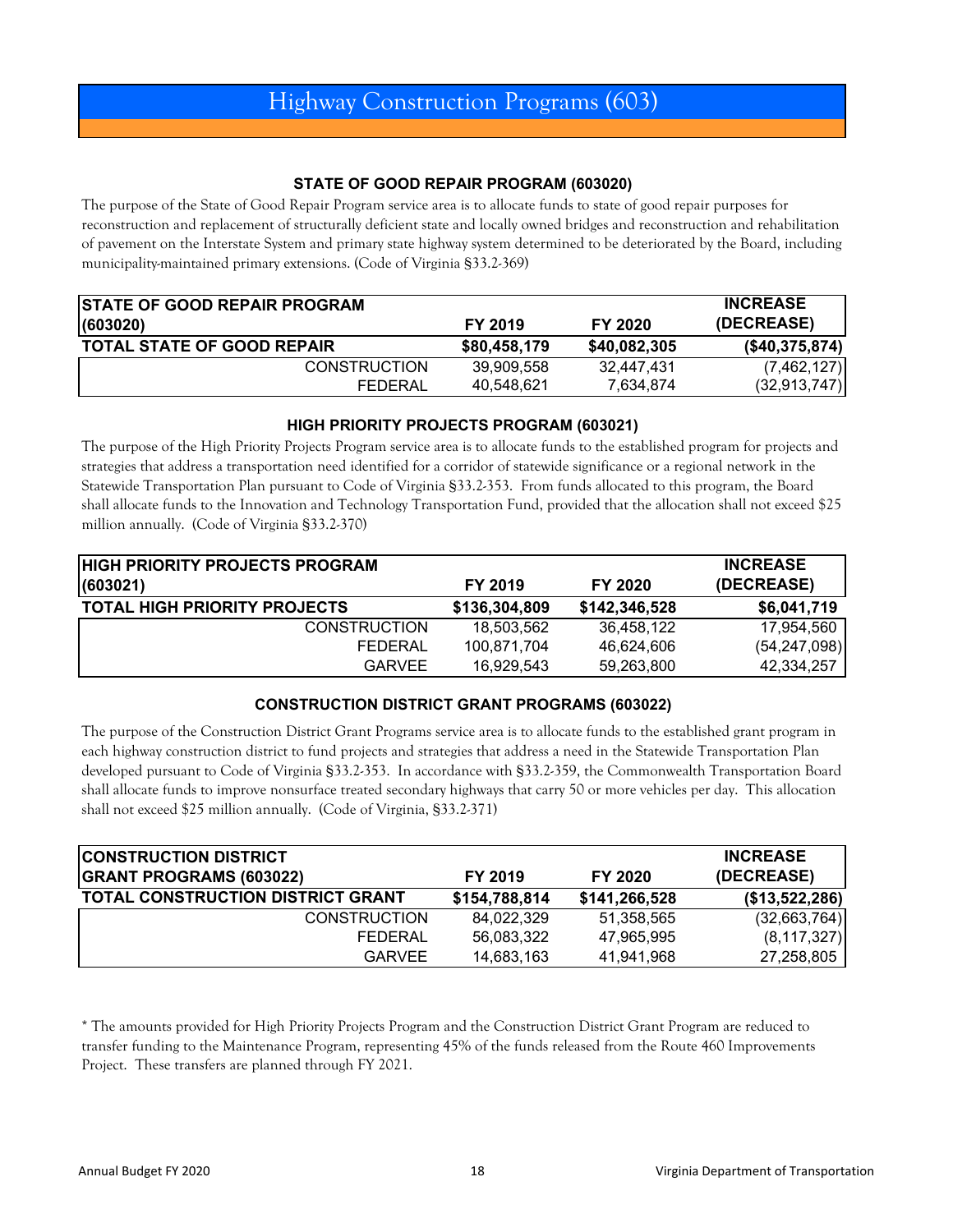### Highway Construction Programs (603)

#### **SPECIALIZED STATE AND FEDERAL PROGRAMS (603023)**

The purpose of the Specialized State and Federal Programs service area is to allocate funds to State and Federal Construction Programs that are not components of the other funding distributions. The Federal programs that are exempt from the distribution process are outlined in § 33.2- 214.1. of the Code of Virginia (Statewide prioritization process for project selection). These include Congestion Mitigation and Air Quality (CMAQ) funding, Regional Surface Transportation Program funding, and Safety funding. Through FY 2020, some federal funding continues in this distribution category to meet project commitments. The service area will also allocate previously programmed GARVEE bonds, other bond programs, and the state and local components of Revenue Sharing. Anticipated funding from regional entities for projects is also allocated in this service area.

|                                                                                 |                      |                        | <b>INCREASE</b>      |
|---------------------------------------------------------------------------------|----------------------|------------------------|----------------------|
| SPECIALIZED STATE AND FEDERAL PROGRAMS (603023)                                 | FY 2019              | FY 2020                | (DECREASE)           |
| CMAQ & State Match                                                              | \$34,041,434         | \$27,681,762           | (\$6,359,672)        |
| I-66 Inside the Beltway                                                         | 4,500,000            | 4,500,000              |                      |
| NHPP & Soft Match                                                               | 31,891,488           | 32, 133, 275           | 241,787              |
| NHPP Bridge & Soft Match                                                        | 8,772,808            | 10,000,000             | 1,227,192            |
| <b>NHPP APD</b>                                                                 | 14,087,967           | 22,663,325             | 8,575,358            |
| NHPP Exempt & Soft Match                                                        | 15,582,169           | 15,658,824             | 76,655               |
| Open Container                                                                  | 12,811,307           | 11,741,724             | (1,069,583)          |
| <b>Participating Project Costs</b>                                              | 40,000,000           | 60,000,000             | 20,000,000           |
| Previously Programmed GARVEE Bonds                                              | 54,080,538           |                        | (54,080,538)         |
| Project Participation from HRTAC                                                | 264,441,132          | 255,370,517            | (9,070,615)          |
| <b>HRTAC Participation for Hampton Roads Bridge-Tunnel Expansion</b><br>Project |                      | 441,063,852            | 441,063,852          |
| Project Participation from NVTA                                                 | 20,000,000           | 178,934,852            | 158,934,852          |
| Route 58 Bonds                                                                  |                      | 150,908,817            | 150,908,817          |
| <b>Revenue Sharing</b>                                                          | 200,000,000          | 200,000,000            |                      |
| Safety & Soft Match                                                             | 53,122,502           | 53,122,502             |                      |
| STP Bridge & Soft Match                                                         | 43,000,000           | 46,000,000             | 3,000,000            |
| STP BROS & Soft Match                                                           | 15,353,046           | 14,863,203             | (489, 843)           |
| STP Regional & State Match                                                      | 102,714,728          | 111,496,205            | 8,781,477            |
| STP Statewide & Soft Match                                                      | 31,404,550           | 16,649,711             | (14, 754, 839)       |
| STP 5-200K & Soft Match                                                         | 12,324,904           | 7,931,767              | (4, 393, 137)        |
| STP <5K & Soft Match                                                            | 35,005,683           | 36,703,940             | 1,698,257            |
| <b>Tele Fees</b>                                                                | 10,100,544           | 10,050,918             | (49, 626)            |
| I-66 Outside the Beltway Concession<br><b>Fee/Interest Earnings</b>             | 18,012,329           | 12,174,466             | (5,837,863)          |
| I-95/Fredericksburg Extension Concession                                        |                      | 107,880,000            | 107,880,000          |
| Interstate 81 Corridor Improvements                                             |                      | 103,500,000            | 103,500,000          |
| Statewide Interstate Improvements                                               |                      | 53,900,000             | 53,900,000           |
| Other                                                                           | 91,043,475           | 62,632,118             | (28, 411, 357)       |
| TOTAL SPECIALIZED STATE AND FEDERAL PROGRAMS                                    |                      |                        |                      |
| (60323)                                                                         | \$1,112,290,604      | \$2,047,561,778        | \$935,271,174        |
| <b>CONSTRUCTION</b>                                                             | 566,781,287          | 1,176,596,533          | 609,815,246          |
| <b>FEDERAL</b>                                                                  | 449,485,075          | 417,166,738            | (32, 318, 337)       |
| <b>I-81 CORRIDOR IMPROVEMENT FUND</b>                                           |                      | 103,500,000            | 103,500,000          |
| STATEWIDE INTERSTATE IMPROVEMENT FUND                                           |                      | 53,900,000             | 53,900,000           |
| <b>GARVEES</b>                                                                  | 54,080,538           |                        | (54,080,538)         |
| <b>PTF</b>                                                                      | 14,800,000           | 16,800,000             | 2,000,000            |
| <b>CONCESSION FEE FUND</b>                                                      | 18,012,329           | 120,054,466            | 102,042,137          |
| OTHER BOND PROGRAMS/FUNDS<br><b>VTIB</b>                                        | 8,000,000<br>435,153 | 158,408,817<br>437,719 | 150,408,817<br>2,566 |

697,505 696,222 1,283

TPOF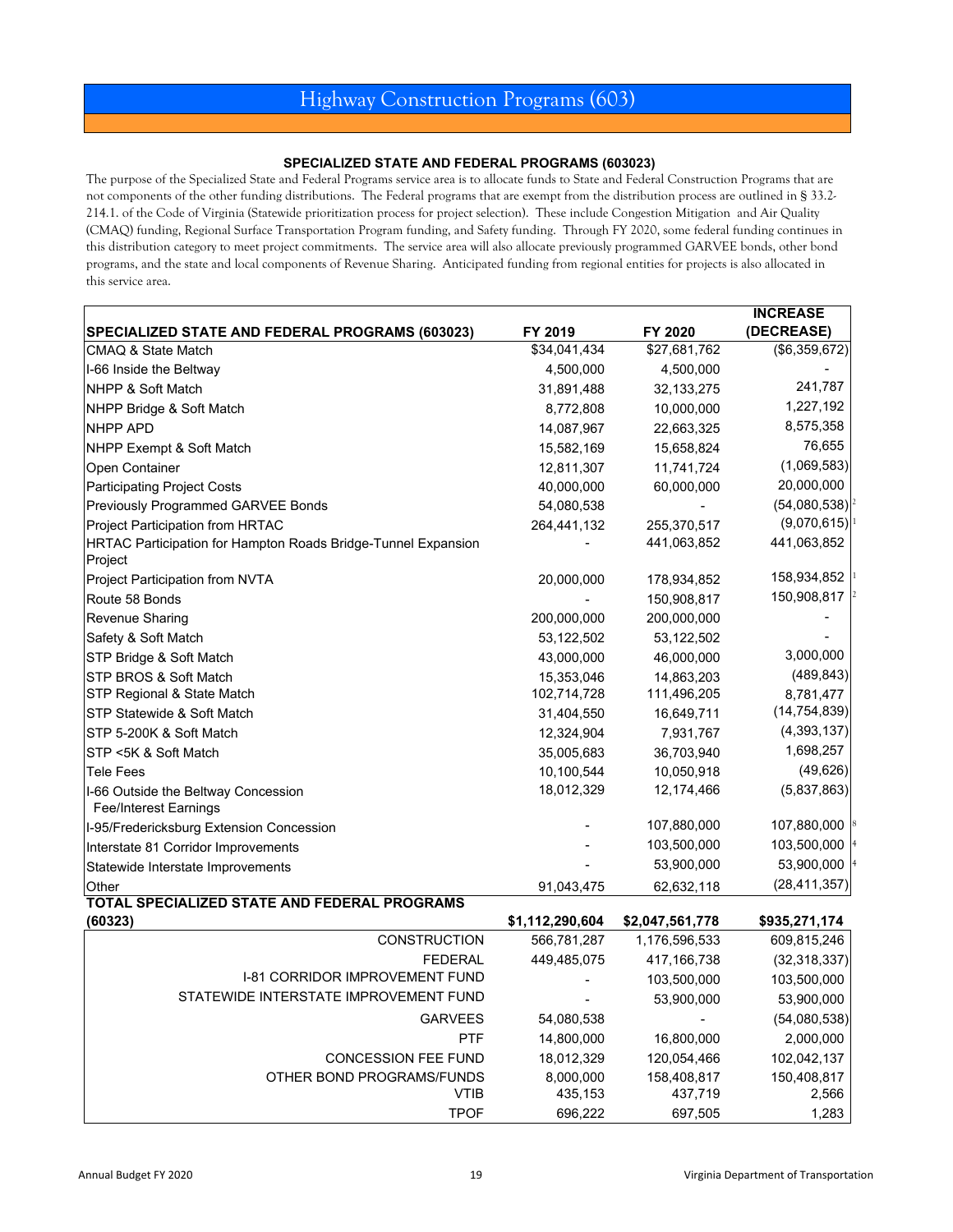### **LEGACY CONSTRUCTION FORMULA PROGRAMS (603024)**

The purpose of the Legacy Construction Formula Programs service area is to allocate funds to the Commonwealth Transportation Board Alternate Formula outlined in the Code of Virginia, §33.2- 358 C. Funding available for the purposes outlined is planned through FY 2020. The service area will also have appropriation to support spending of prior-year allocations of formula distributed funding.

| <b>LEGACY CONSTRUCTION FORMULA</b> |               |               | <b>INCREASE</b> |
|------------------------------------|---------------|---------------|-----------------|
| <b>PROGRAMS (603024)</b>           | FY 2019       | FY 2020       | (DECREASE)      |
| <b>CTB</b> Formula                 | \$203,925,079 | \$271,877,040 | \$67,951,961    |
| <b>TOTAL LEGACY CONSTRUCTION</b>   |               |               |                 |
| <b>FORMULA PROGRAMS (603024)</b>   | \$203,925,079 | \$271,877,040 | \$67,951,961    |
| <b>CONSTRUCTION</b>                | 203,925,079   | 216,722,730   | 12,797,651      |
| <b>FEDERAL</b>                     |               | 55,154,310    | 55,154,310      |

*The Commonwealth Transportation Board authorized \$271,877,040 for the CTB Alternate Formula distribution. The difference between the amount authorized and the amount allocated above represents the previously unprogrammed balance that was available for Smart Scale Distribution. Those funds are reflected in the High Priority Projects Program and the Construction District Grant Program.*

#### **CONSTRUCTION MANAGEMENT (603015)**

The purpose of the construction management program is to provide activities related to the management and direction of the program. Adequate and effective management and direction is critical to the success of the program.

| <b>CONSTRUCTION MANAGEMENT</b>       | FY 2019      | FY 2020      | <b>INCREASE</b>   |
|--------------------------------------|--------------|--------------|-------------------|
| <b>TOTAL CONSTRUCTION MANAGEMENT</b> | \$42,834,638 | \$43,617,081 | - 10<br>\$782,443 |
| TTF                                  | 42,834,638   | 43,617,081   | 782,443           |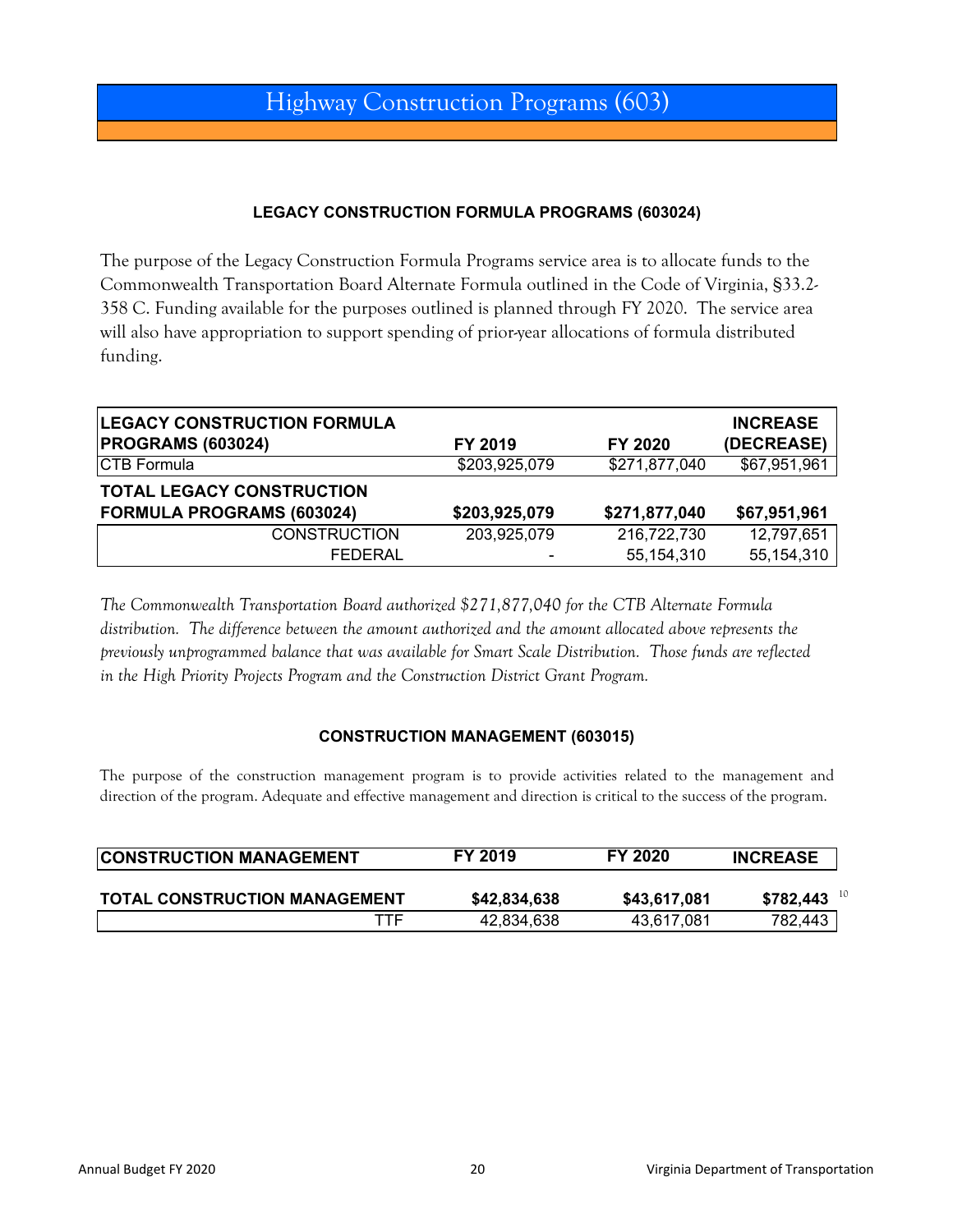**The maintenance program consists of:**

**Interstate Maintenance (604001) -** To preserve the public's investment through the delivery of an effective and efficient statewide maintenance program to protect and enhance the transportation infrastructure and the safety of the traveling public.

**Primary Maintenance (604002) -** To preserve the public's investment through the delivery of an effective and efficient statewide maintenance program to protect and enhance the transportation infrastructure and the safety of the traveling public.

**Secondary Maintenance (604003) -** To preserve the public's investment through the delivery of an effective and efficient statewide maintenance program to protect and enhance the transportation infrastructure and the safety of the traveling public.

**Transportation Operations Services (604004) -** To improve mobility, safety, travel time reliability and security on the transportation system through the deployment of a variety of operational strategies including regional smart traffic centers, emergency services, traveler services, congestion management and traffic signalization optimization.

**Highway Maintenance Program Management and Direction (604005) -** To provide activities related to the management and direction of the program. Adequate and effective management and direction is critical to the success of the program.

| <b>HIGHWAY SYSTEM MAINTENANCE</b>  |                 |                 | <b>INCREASE</b>   |
|------------------------------------|-----------------|-----------------|-------------------|
| (604)                              | FY 2019         | FY 2020*        | (DECREASE)        |
| Interstate Maintenance (604001)    | \$358,268,884   | \$358,607,173   | \$338,289         |
| Primary Maintenace (604002)        | 532,553,519     | 566,661,624     | 34,108,105        |
| Secondary Maintenance (604003)     | 608,009,381     | 564,232,404     | (43, 776, 977)    |
| Transportation Operations Services | 148.056.155     | 160,889,429     | 12,833,274        |
| (604004)                           |                 |                 |                   |
| Highway Maintenance Program        | 77,263,996      | 80,719,943      | 3,455,947         |
| Management & Direction (604005)    |                 |                 |                   |
| <b>TOTAL HIGHWAY SYSTEM</b>        | \$1,724,151,935 | \$1,728,110,573 | \$3,958,638<br>15 |
| <b>MAINTENANCE</b>                 |                 |                 |                   |
| <b>HMOF</b>                        | 1,479,426,214   | 1,384,462,864   | (94, 963, 350)    |
| <b>FEDERAL</b>                     | 244,725,721     | 343,647,709     | 98,921,988        |

\* The amounts recommended for FY 2020 include transfers from the funds allocated to the High Priority Projects Program and the Construction District Grant Program, representing a share of 45% of the allocations released from the Route 460 Improvements Project. These transfers are planned through FY 2021.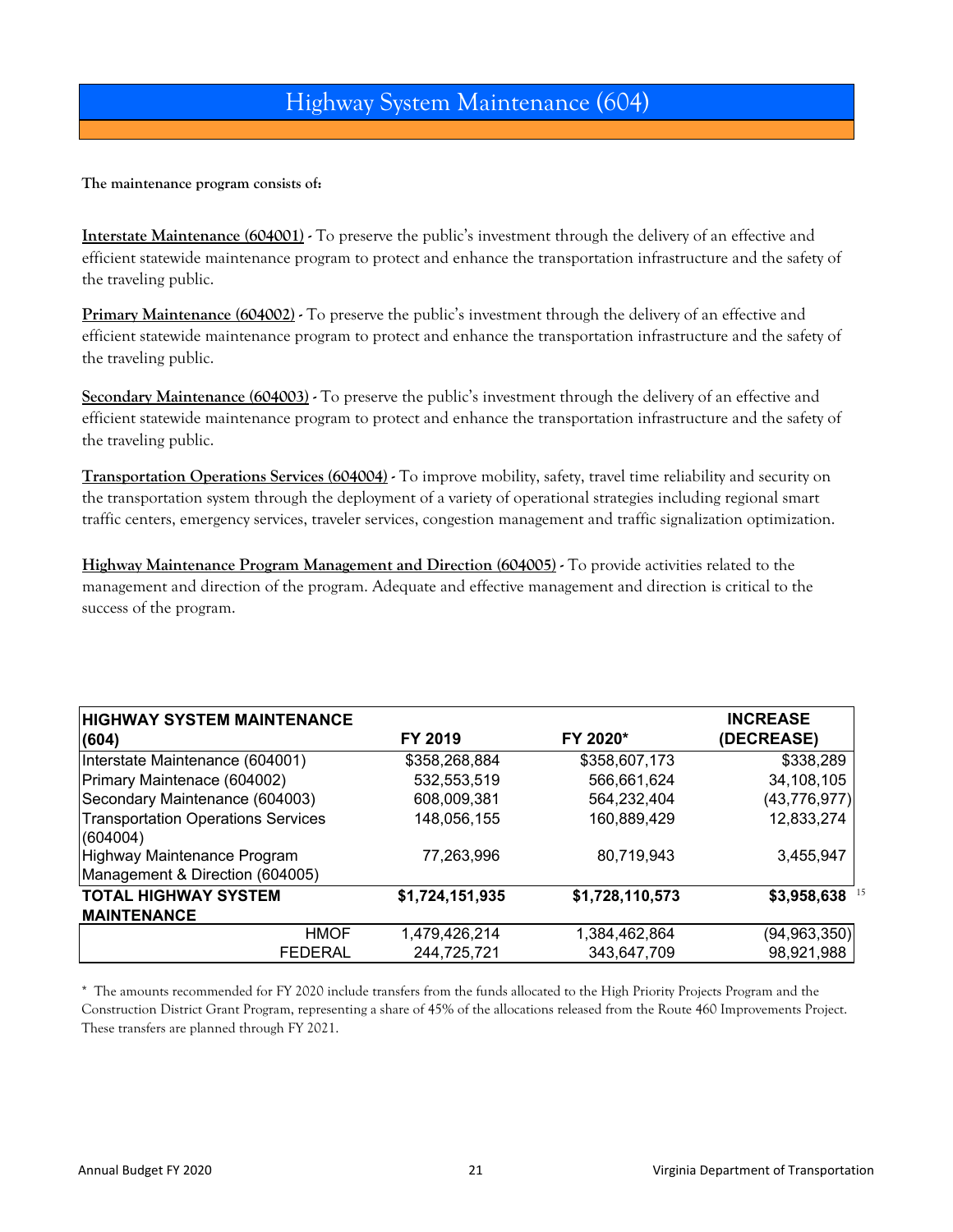### Commonwealth Toll Facilities (606)

Revenues collected from toll facilities contribute to Virginia's safe and effective transportation system. Of these facilities, four are currently owned and operated by VDOT: Powhite Parkway Extension Toll Road in Chesterfield County, George P. Coleman Bridge in Gloucester County, I-66 Inside the Beltway and I-64 Express Lanes.

**Toll Facility Acqusition and Construction (606001) -**To provide for efforts to acquire and construct ground transportation toll facilities.

**Toll Facility Debt Service (606002) -**To provide for the debt service requirements of the debt-financed toll facilities. The bond indentures for the toll facilities require the Commonwealth Transportation Board (CTB) to set toll rates for all classes of vehicles which will provide sufficient net revenues to meet the facility's obligations. Toll roads are typically constructed with debt financing and the subsequent toll collection revenues are used for debt service payments. The remaining state-owned facility collecting tolls to pay debt service on outstanding bonds is the George P. Coleman Bridge located between Gloucester and York counties. The bonds issued to finance the Powhite Parkway Extension have been retired, but the toll revenues are needed to repay the outstanding debts of the facility owed to VDOT and Chesterfield County.

**Toll Facility Maintenance and Operation (606003) -** To provide for the operational costs of the four toll facilities operated by VDOT: the George P. Coleman Bridge and the Powhite Parkway Extension Toll Road, I-66 Inside the Beltway facility and I-64 Express Lanes. All operating costs associated with that facility are to be paid out of the revenues generated by that facility. Customer service and toll collection are toll facilities' main operations.

**Toll Facilities Revolving Fund (606004) -** To provide a method to finance and/or refinance existing and potential toll facilities. Funds allocated from the Toll Facilities Revolving Account intended for planned or operating toll facilities are considered advance funding and are expected to be repaid to the Toll Facilities Revolving Account.

| <b>COMMONWEALTH TOLL FACILITIES (606)</b> | FY 2019      | FY 2020      | <b>INCREASE</b><br>(DECREASE) |
|-------------------------------------------|--------------|--------------|-------------------------------|
| Acquisition & Construction (606001)       | \$<br>۰      | S<br>۰       | S                             |
| Debt Service (606002)                     | 3,194,200    | 3,190,600    | (3,600)                       |
| Maintenance & Operations (606003)         | 41,532,467   | 45,814,657   | 4,282,190                     |
| Toll Facilties Revolving (606004)         | 36,150,000   | 36,450,000   | 300,000                       |
| <b>TOTAL TOLL FACILITIES</b>              | \$80,876,667 | \$85,455,257 | \$4,578,590                   |
| <b>POWHITE</b>                            | 11,000,000   | 11,000,000   |                               |
| <b>COLEMAN</b>                            | 6,000,000    | 6,808,820    | 808,820                       |
| <b>I-66 INSIDE THE BELTWAY</b>            | 25,316,667   | 29,156,348   | 3,839,681                     |
| <b>I-64 EXPRESS LANES</b>                 | 2,410,000    | 2,040,089    | (369, 911)                    |
| TOLL FACILTIES REVOLVING                  | 36,150,000   | 36,450,000   | 300,000                       |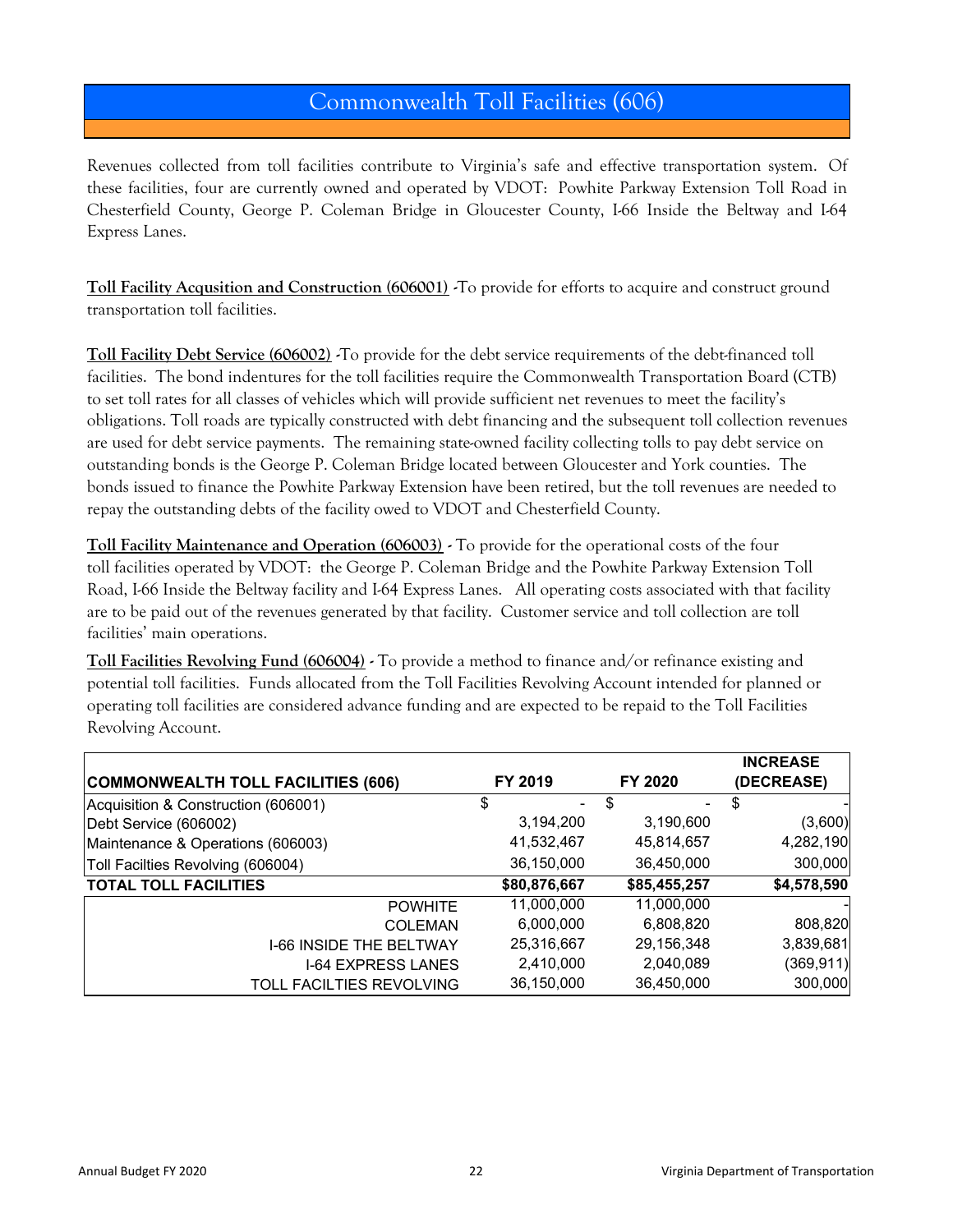## Financial Assistance to Localities (607)

#### **Financial Assistance to Localities consists of:**

**Financial Assistance for City Road Maintenance (607001) -** To provide monetary support to localities for capital improvements and/or maintenance of roads and/or transportation facilities. Direct financial assistance is provided to 84 cities and towns to maintain, operate, and improve their arterial and collector roads and local streets. The level of assistance to the respective local governments for maintenance expenditures is based on the number of qualifying lane-miles in each locality and available funding.

**Financial Assistance for County Road Maintenance (607002) -** Provide monetary support in lieu of maintenance services to localities for road maintenance and upkeep where such localities have elected to maintain their own highway systems. Currently, Henrico and Arlington maintain their own roads.

**Financial Assistance for Planning, Access Roads, and Special Projects (607004) -** To manage and distribute funding for recreational and industrial access programs and the Metropolitan Planning federal grant program. The Recreational Access Program provides funding for roads and bikeways to new or expanding non-federal, noncommercial public parks and historic sites. Access roads for qualifying airports and industrial sites, and access tracks for qualified rail users are provided through VDOT's Industrial, Airport, and Rail Access Fund. The Metropolitan Planning Grants are federal funds available to support activities undertaken by Metropolitan Planning Organizations (MPOs) to develop long-range transportation plans and transportation improvement programs.

**Distribution of Northern Virginia Transportation Authority Fund Revenues (607006)** - To transfer state regional tax revenues to the Northern Virginia Transportation Authority to fund local and regional transportation projects.

**Distribution of Hampton Roads Transportation Fund Revenues (607007)** - To transfer state regional tax revenues to the Hampton Roads Transportation Accountability Commission to fund local and regional transportation projects.

| <b>FINANCIAL ASSISTANCE TO LOCALITIES</b>        |               |               | <b>INCREASE</b>   |
|--------------------------------------------------|---------------|---------------|-------------------|
| (607)                                            | FY 2019       | FY 2020       | (DECREASE)        |
| <b>Financial Assistance for City Road</b>        | \$387,532,142 | \$388,661,833 | \$1,129,691<br>15 |
| Maintenance (607001)                             |               |               |                   |
| <b>Financial Assistance for County Road</b>      | 69,295,633    | 69,360,034    | 64,401<br>15      |
| Maintenance (607002)                             |               |               |                   |
| <b>Financial Assistance for Planning, Access</b> | 15,551,924    | 15,747,373    | 195,449           |
| Roads, & Special Projects (607004)               |               |               |                   |
| Distribution of Northern Virginia Transportation | 280,400,000   | 283,400,000   | 3,000,000         |
| Authority Fund Revenues (607006)                 |               |               |                   |
| Distribution of Hampton Roads Transportation     | 191,100,000   | 201,700,000   | 10,600,000        |
| Fund Revenues (607007)                           |               |               |                   |
| <b>TOTAL FINANCIAL ASSISTANCE</b>                | \$943,879,699 | \$958,869,240 | \$14,989,541      |
| <b>TO LOCALITIES</b>                             |               |               |                   |
| <b>HMOF</b>                                      | 456,827,775   | 458,021,867   | 1,194,092         |
| <b>CONSTRUCTION</b>                              | 7,950,214     | 7,971,930     | 21,716            |
| <b>FEDERAL</b>                                   | 7,601,710     | 7,775,443     | 173,733           |
| NORTHERN VIRGINIA REGIONAL FUND                  | 280,400,000   | 283,400,000   | 3,000,000         |
| HAMPTON ROADS REGIONAL FUND                      | 191,100,000   | 201,700,000   | 10,600,000        |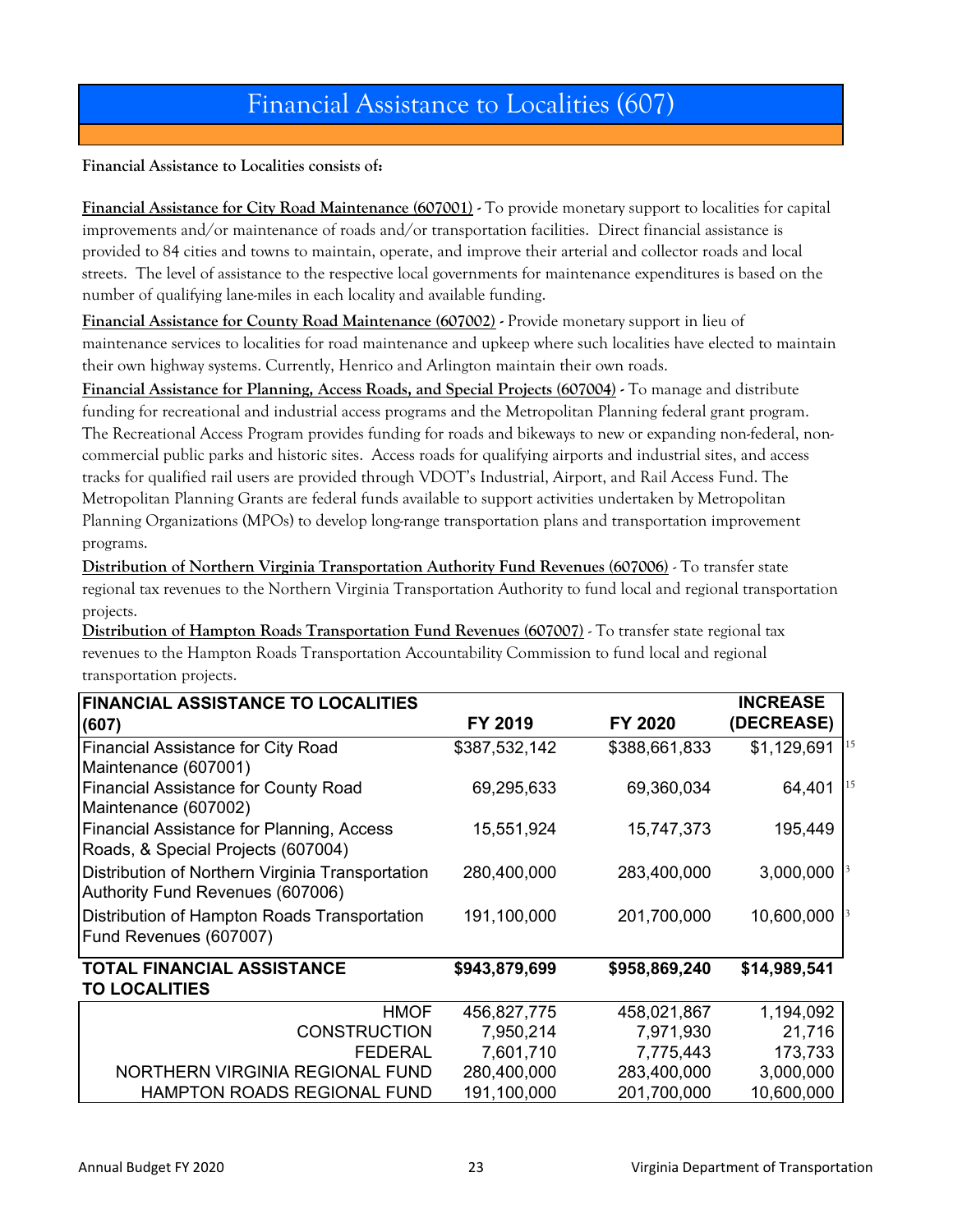## Non-Toll Supported Transporation Debt Service (612)

Non-Toll Supported Transportation Debt Service consists of:

**Highway Transportation Improvement District Debt Service (612001) -** To provide for the debt service requirements of the bonds sold to finance transportation improvements in special tax districts. There is currently only one such district, the State Route 28 Highway Transportation Improvement District in Fairfax and Loudoun counties.

**Designated Highway Corridor Debt Service (612002) -** To provide for the debt service requirements of the bonds sold to finance transportation improvements in special designated highway corridors. The Commonwealth Transportation Board has issued transportation revenue bonds for the U.S. Route 58 Corridor Development Program, the City of Chesapeake Oak Grove Connector Project, and the Northern Virginia Transportation District (NVTD) Program.

**Commonwealth Transportation Capital Projects Bond Act Debt Service (612004) -** To provide for the debt service requirements of the bonds sold to finance transportation improvements under the Commonwealth Transportation Capital Projects Bond Act.

**Federal Transportation Grant Anticipation Revenue Notes Debt Service (612005) -** To provide for the debt service requirements of the bonds sold as Federal Transportation Grant Anticipation Revenue bonds (GARVEEs).

| <b>Non-Toll Supported Transportation Debt</b><br>Service (612)                          | FY 2019       | FY 2020       | <b>INCREASE</b><br>(DECREASE) |
|-----------------------------------------------------------------------------------------|---------------|---------------|-------------------------------|
| <b>Highway Transportation Improvement Debt Service</b><br>(612001)                      | \$8,639,519   | \$8,639,519   | \$                            |
| Designated Highway Corridor Debt Service (612002)                                       | 76,935,686    | 77,821,062    | 885,376                       |
| Commonwealth Transportation Capital Projects Bond<br>Act Debt Service (612004)          | 187,706,263   | 192,136,098   | 4,429,835                     |
| <b>Federal Transportation Grant Anticipation Revenue</b><br>Notes Debt Service (612005) | 117,188,318   | 123,804,416   | 6,616,098                     |
| TOTAL NON-TOLL SUPPORTED DEBT SERVICE                                                   | \$390,469,786 | \$402,401,095 | \$11,931,309                  |
| <b>NVTD</b>                                                                             | 32,139,720    | 22,372,340    | (9,767,380)                   |
| <b>OAK GROVE</b>                                                                        | 2,577,771     | 2,593,244     | 15,473                        |
| ROUTE 28                                                                                | 8,639,519     | 8,639,519     |                               |
| <b>CPR BONDS</b>                                                                        | 187,706,263   | 192,136,098   | 4,429,835                     |
| ROUTE 58                                                                                | 42,218,195    | 52,855,478    | 10,637,283                    |
| <b>FEDERAL</b>                                                                          | 117,188,318   | 123,804,416   | 6,616,098                     |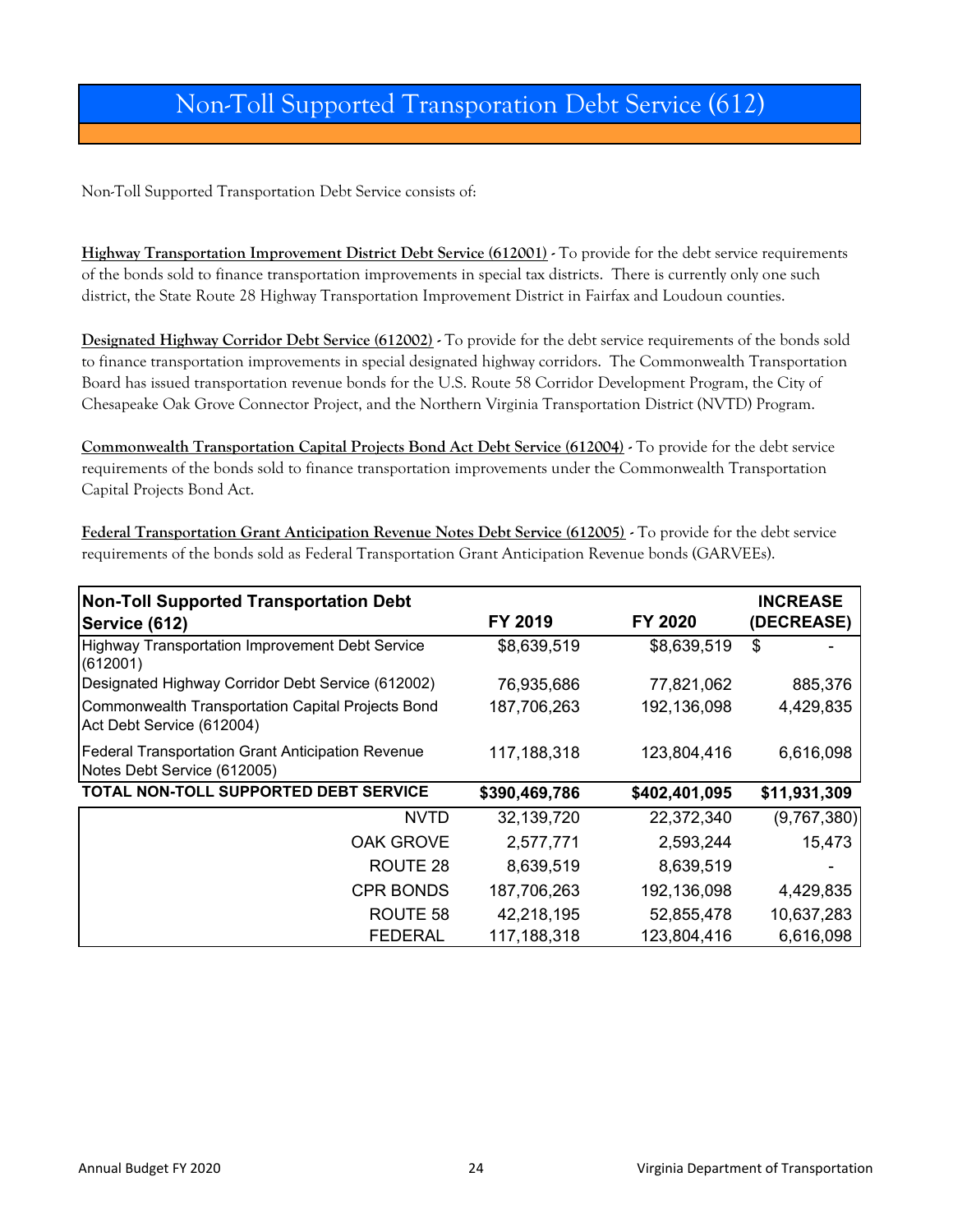Administrative and Support Services is comprised of:

**General Management and Direction (699001)** - To provide for the general administrative management, direction and support activities of VDOT. This includes, but is not limited to, accounting services, human resources, succession planning, health and safety services, procurement, facilities management, management studies, policy analysis, process improvements, performance management, internal auditing, innovative financing, financial planning services and oversight of compensation programs for all VDOT employees.

**Information Technology Services (699002)** - To provide for administrative management, direction and infrastructure support for tasks including, but not limited to, automated data processing services for citizens and visitors to the Commonwealth, Virginia's legislative bodies, other state and local government agencies as well as its own Department of Transportation employees.

**Facilities and Grounds Management Services (699015)** - To provide physical plant maintenance needs to VDOT facilities. This maintenance work is considered ordinary or routine nature and includes the cost of labor, equipment and materials to make minor repairs to utilities such as plumbing, heating, and electrical; and the maintenance of driveways, parking lots, and yards. The service area also funds small renovation/alteration projects that cost no more than \$10,000.

**Employee Training and Development (699024)** - To provide Employee Training and Development services to VDOT. This includes traditional classroom training and related development activities and tuition reimbursement.

| <b>ADMINISTRATIVE &amp; SUPPORT</b><br><b>SERVICES (699)</b>  | FY 2019       | FY 2020       | <b>INCREASE</b><br>(DECREASE) |
|---------------------------------------------------------------|---------------|---------------|-------------------------------|
| <b>General Management &amp; Direction</b><br>(699001)         | \$147,188,104 | \$153,080,183 | \$5,892,079                   |
| Information Technology Services<br>(699002)                   | 96,813,415    | 110,952,111   | 14,138,696                    |
| <b>Facilities and Grounds Management</b><br>Services (699015) | 17,169,363    | 17,645,600    | 476,237                       |
| <b>Employee Training &amp; Development</b><br>(699024)        | 18,646,135    | 15,937,126    | (2,709,009)                   |
| <b>TOTAL ADMINISTRATIVE &amp;</b>                             | \$279,817,017 | \$297,615,020 | \$17,798,003<br>10,           |
| <b>SUPPORT SERVICES</b>                                       |               |               | 16                            |
| <b>HMOF</b>                                                   | 278,881,071   | 296,647,190   | 17,766,119                    |
| <b>CONSTRUCTION</b>                                           | 935,946       | 967,830       | 31,884                        |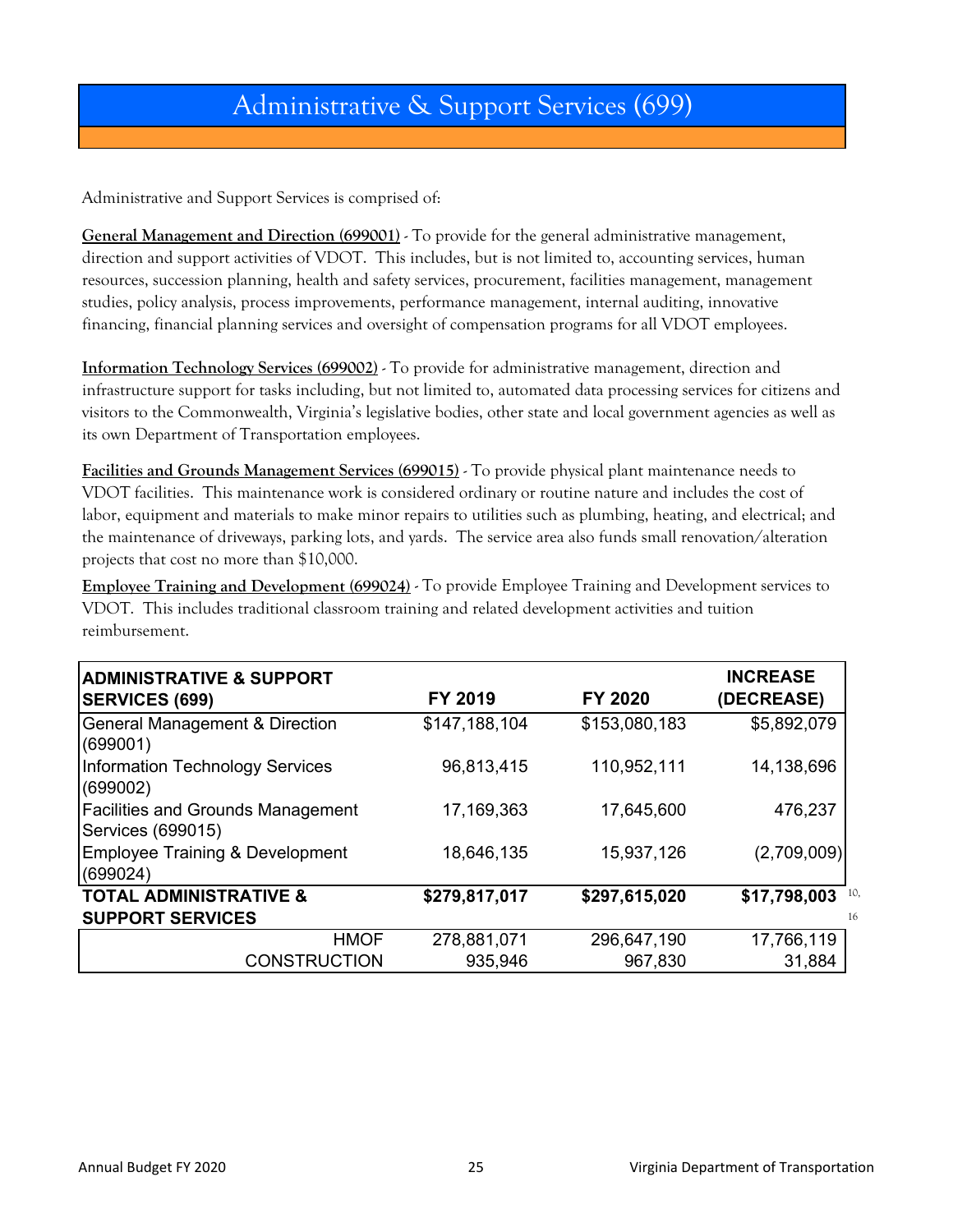Capital Outlay funding is provided to support the agency's building and renovation needs as well as Maintenance Reserve needs. This funding may be used for acquisition of real property (including buildings or plant) or machinery or equipment, new construction, and improvements related to state-owned real property, buildings, plant, machinery or equipment (including plans therefore), as defined in the *Code of Virginia.* All capital outlay projects must be approved by the Governor and General Assembly via the Six-Year Capital Improvement Plan and the Biennial Budget. VDOT receives direction from the Department of Planning and Budget and the Department of General Services on the development and execution of the Capital Outlay Program.

|                                  |              |              | <b>INCREASE</b> |
|----------------------------------|--------------|--------------|-----------------|
| VDOT CAPITAL OUTLAY (998)        | FY 2019      | FY 2020      | (DECREASE)      |
| <b>TOTAL VDOT CAPITAL OUTLAY</b> | \$10,000,000 | \$30,000,000 | \$20,000,000    |
| <b>CONSTRUCTION</b>              | 10,000,000   | 30,000,000   | 20,000,000      |
|                                  |              |              |                 |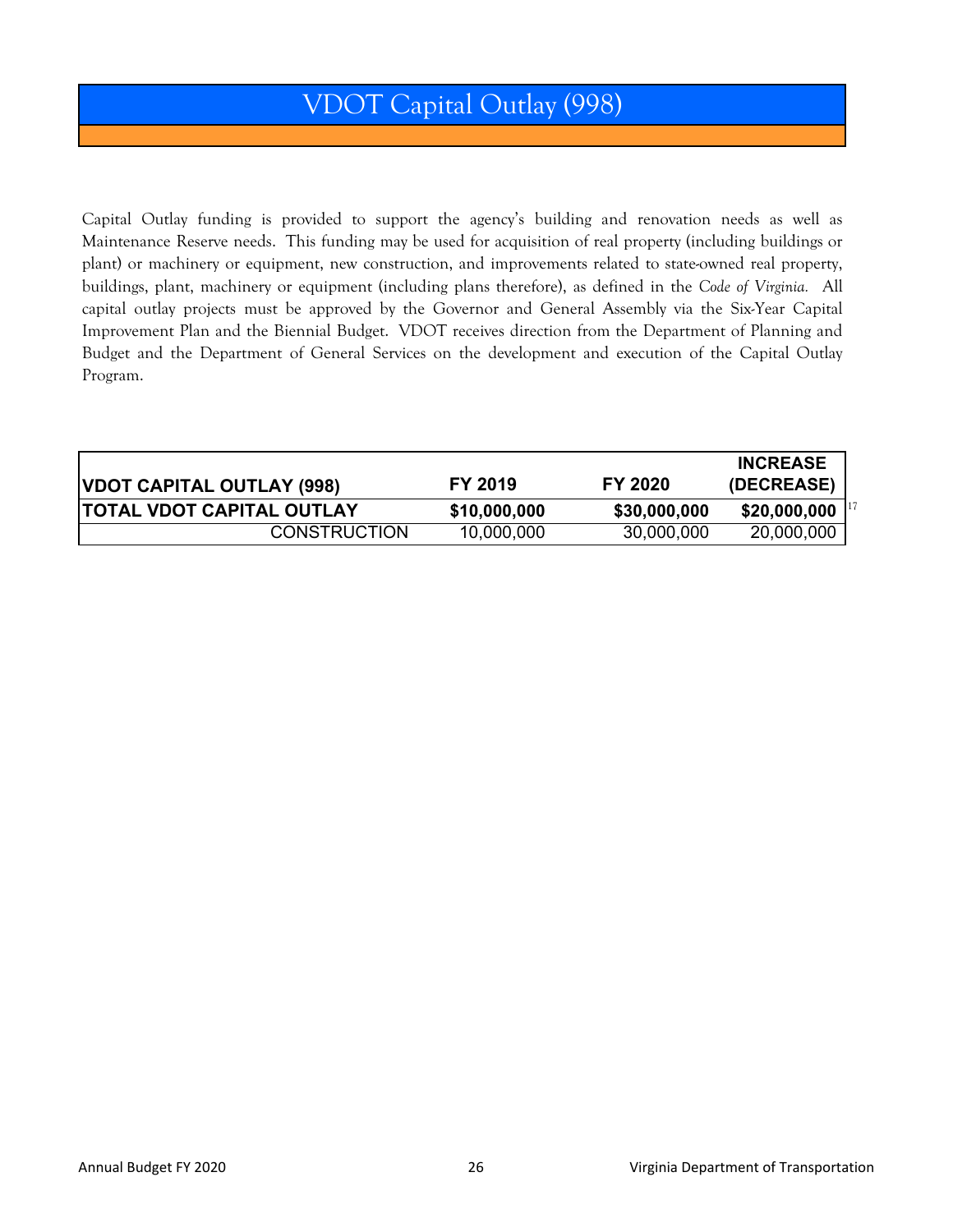## Support to Other State Agencies

VDOT provides funding to other agencies to cover support activities and services related to the transportation

programs.

| <b>SUPPORT TO OTHER STATE AGENCIES</b>          | FY 2019      | FY 2020      | <b>INCREASE</b><br>(DECREASE) |
|-------------------------------------------------|--------------|--------------|-------------------------------|
| <b>Transportation Appropriation to Other</b>    |              |              |                               |
| <b>Agencies</b>                                 |              |              |                               |
| Department of Education                         | \$270,419    | \$270,419    | \$                            |
| <b>Marine Resources Commission</b>              | 313,786      | 313,786      |                               |
| Secretary of Transportation                     | 916,840      | 916,840      |                               |
| <b>Department of State Police</b>               | 8,185,295    | 8,185,295    |                               |
| Department of Minority Business Enterprise      | 1,592,572    | 1,592,572    |                               |
| Department of Historic Resources                | 115,642      | 115,642      |                               |
| Department of Emergency Management              | 1,212,509    | 1,212,509    |                               |
| Department of Motor Vehicles                    | 14,036,504   | 14,036,504   |                               |
| Department of Treasury                          | 185,187      | 185,187      |                               |
| Virginia Port Authority                         | 2,550,023    | 2,550,023    |                               |
| Virginia Liaison Office                         | 157,576      | 157,576      |                               |
| Virginia Commercial Space Flight Authority      | 15,800,000   | 15,800,000   |                               |
| (From Highway Construction Fund)                |              |              |                               |
| Virginia Commercial Space Flight Authority      |              | 7,500,000    | 7,500,000<br>18               |
| (From Transportation Trust Fund)                |              |              |                               |
| Office of the State Inspector General           | 1,930,362    | 1,930,362    |                               |
| <b>SUBTOTAL</b>                                 | 47,266,715   | 54,766,715   | 7,500,000                     |
| <b>Transfers to the General Fund</b>            |              |              |                               |
| <b>Department of General Services</b>           | 388,254      | 388,254      |                               |
| Department of Agriculture & Conservation        | 97,586       | 97,586       |                               |
| Chesapeake Bay Initiatives                      | 10,000,000   | 10,000,000   |                               |
| <b>Indirect Costs</b>                           | 5,338,860    | 5,338,860    |                               |
| Department of Taxation                          | 2,933,496    | 2,933,496    |                               |
| <b>SUBTOTAL</b>                                 | 18,758,196   | 18,758,196   |                               |
| <b>Transfers to Other Agencies</b>              |              |              |                               |
| Department of Motor Vehicles (fuel tax evasion) | 1,500,000    | 1,500,000    |                               |
| <b>SUBTOTAL</b>                                 | 1,500,000    | 1,500,000    |                               |
| <b>TOTAL SUPPORT TO OTHER STATE</b>             | \$67,524,911 | \$75,024,911 | \$7,500,000                   |
| <b>AGENCIES</b>                                 |              |              |                               |
| <b>HMOF</b>                                     | 47,434,269   | 47,434,269   |                               |
| <b>CONSTRUCTION</b>                             | 20,069,287   | 27,569,287   | 7,500,000                     |
| <b>TPOF</b>                                     | 21,355       | 21,355       |                               |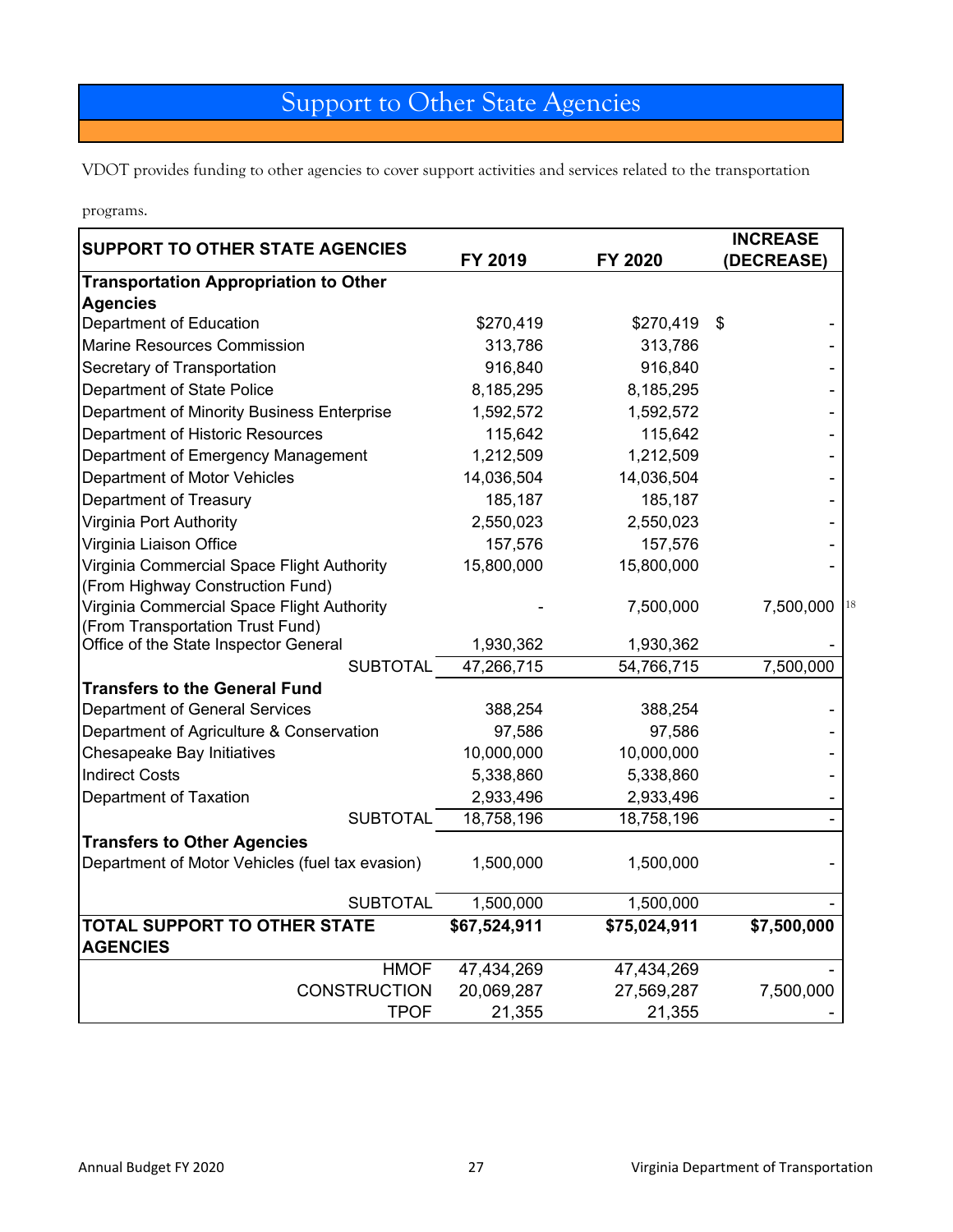The following table summarizes VDOT's budget by major program and major fund.

| Program                                                   | <b>HMOF</b>     | Construction    | Federal                        | <b>Bonds</b>  | Other*          | <b>Total</b>    |
|-----------------------------------------------------------|-----------------|-----------------|--------------------------------|---------------|-----------------|-----------------|
| <b>Environmental Monitoring</b><br>and Evaluation (514)   | \$              | \$23.494.379    | \$<br>$\overline{\phantom{0}}$ | \$            | \$              | \$23,494,379    |
| <b>Ground Transportation</b><br>Planning & Research (602) | 12,872,227      | 44.166.713      | 20.646.692                     |               |                 | 77,685,632      |
| <b>Highway Construction</b><br>Programs (603)             | $\sim$          | 1.557.200.462   | 574.546.523                    | 101.205.768   | 453.798.507     | 2,686,751,260   |
| Highway System<br>Maintenance (604)                       | 1.384.462.864   | $\sim$          | 343.647.709                    |               |                 | 1,728,110,573   |
| Commonwealth Toll                                         |                 |                 |                                |               | 85.455.257      | 85,455,257      |
| Facilities (606)                                          |                 |                 |                                |               |                 |                 |
| Financial Assistance to                                   | 458.021.867     | 7.971.930       | 7.775.443                      | $\sim$        | 485.100.000     | 958,869,240     |
| Localities (607)                                          |                 |                 |                                |               |                 |                 |
| Non-Toll Supported                                        |                 |                 | 123.804.416                    |               | 278.596.679     | 402,401,095     |
| <b>Transportation Debt Service</b>                        |                 |                 |                                |               |                 |                 |
| (612)                                                     |                 |                 |                                |               |                 |                 |
| Administrative and Support                                | 296.647.190     | 967,830         |                                |               |                 | 297,615,020     |
| Services (699)                                            |                 |                 |                                |               |                 |                 |
| VDOT Capital Outlay (998)                                 |                 | 30,000,000      |                                |               |                 | 30,000,000      |
| Support to Other State                                    | 47,434,269      | 27,569,287      |                                |               | 21.355          | 75,024,911      |
| Agencies                                                  |                 |                 |                                |               |                 |                 |
| Support to DRPT Programs                                  |                 | 32.301.976      |                                |               | 32.700.000      | 65,001,976      |
| <b>TOTAL</b>                                              | \$2,199,438,417 | \$1,723,672,577 | \$1,070,420,783                | \$101,205,768 | \$1,335,671,798 | \$6,430,409,343 |

\* - Other includes I-81 Corridor Improvement Fund, Statewide Interstate Improvement Fund, Tolls, PTF, Route 58, Route 28, Oak Grove, TPOF, Concession Fund Interest and Regional Transportation Funds.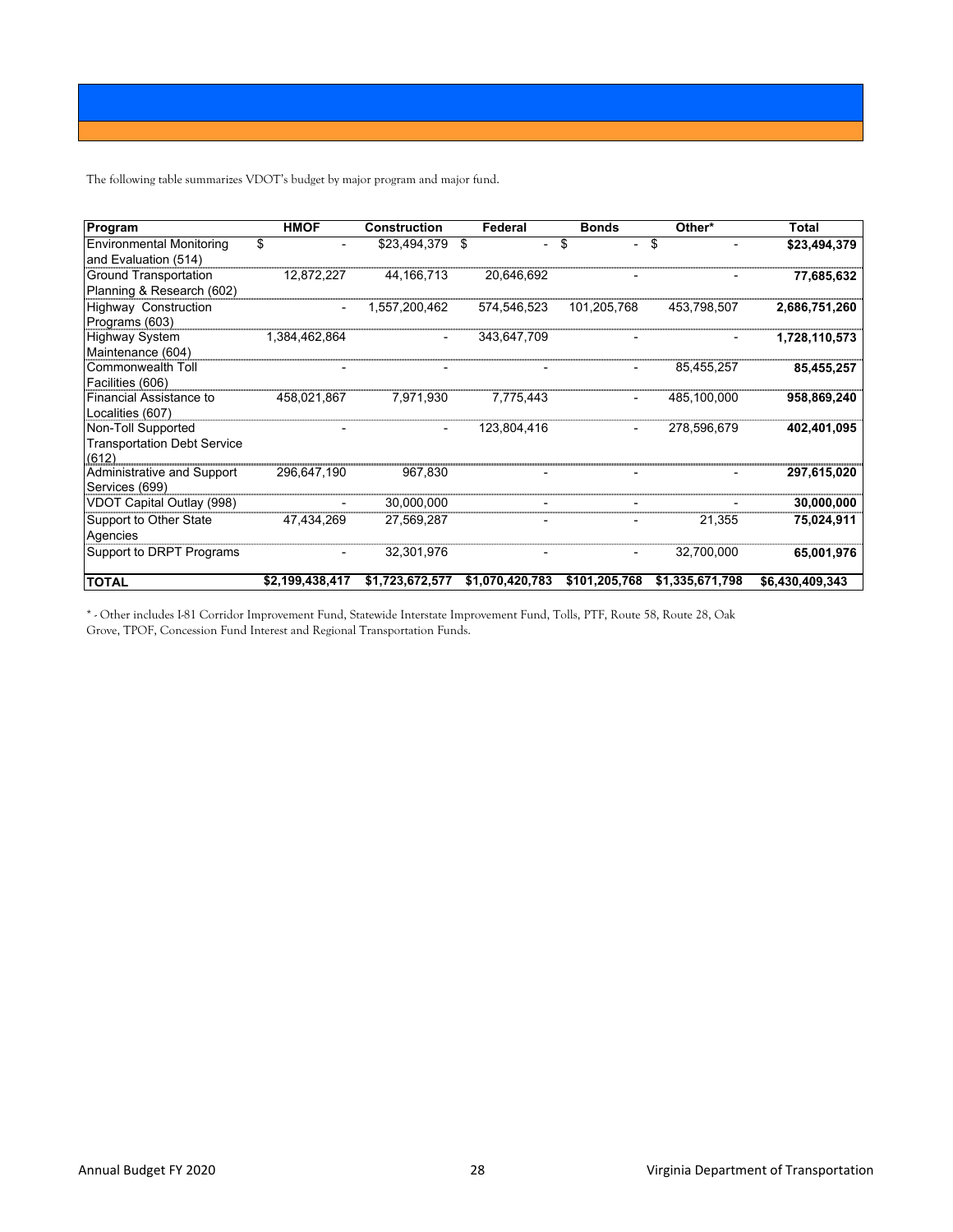## Budget Comparison Schedule for FY 2020

#### **Revenues**

| Revenue provided by the General Fund of the Commonwealth | \$40,000,000    |
|----------------------------------------------------------|-----------------|
| <b>Taxes</b>                                             | 3,328,057,525   |
| <b>Rights and privileges</b>                             | 414, 357, 327   |
| Sale of property and commodities                         |                 |
| Interest, dividends, and rents                           | 173,270,813     |
| Fines, forfeitures, court fees                           |                 |
| Penalties, and escheats                                  | 6,000,000       |
| Receipts from localities and private sector              | 1,145,590,221   |
| Federal grants and contracts                             | 1,070,420,783   |
| Toll revenues                                            | 75,965,168      |
| Other                                                    | 110,723,462     |
| <b>Total Revenues</b>                                    | 6,364,385,299   |
| <b>Other Financing Sources</b>                           |                 |
| Other financing sources                                  | (35, 181, 724)  |
| Bond proceeds                                            | 101,205,768     |
| Note proceeds                                            |                 |
| Transfers from other state agencies and General Fund     |                 |
| Transfers in                                             |                 |
| <b>Total Other Financing Sources</b>                     | 66,024,044      |
| <b>Total Revenues and Other Sources</b>                  | \$6,430,409,343 |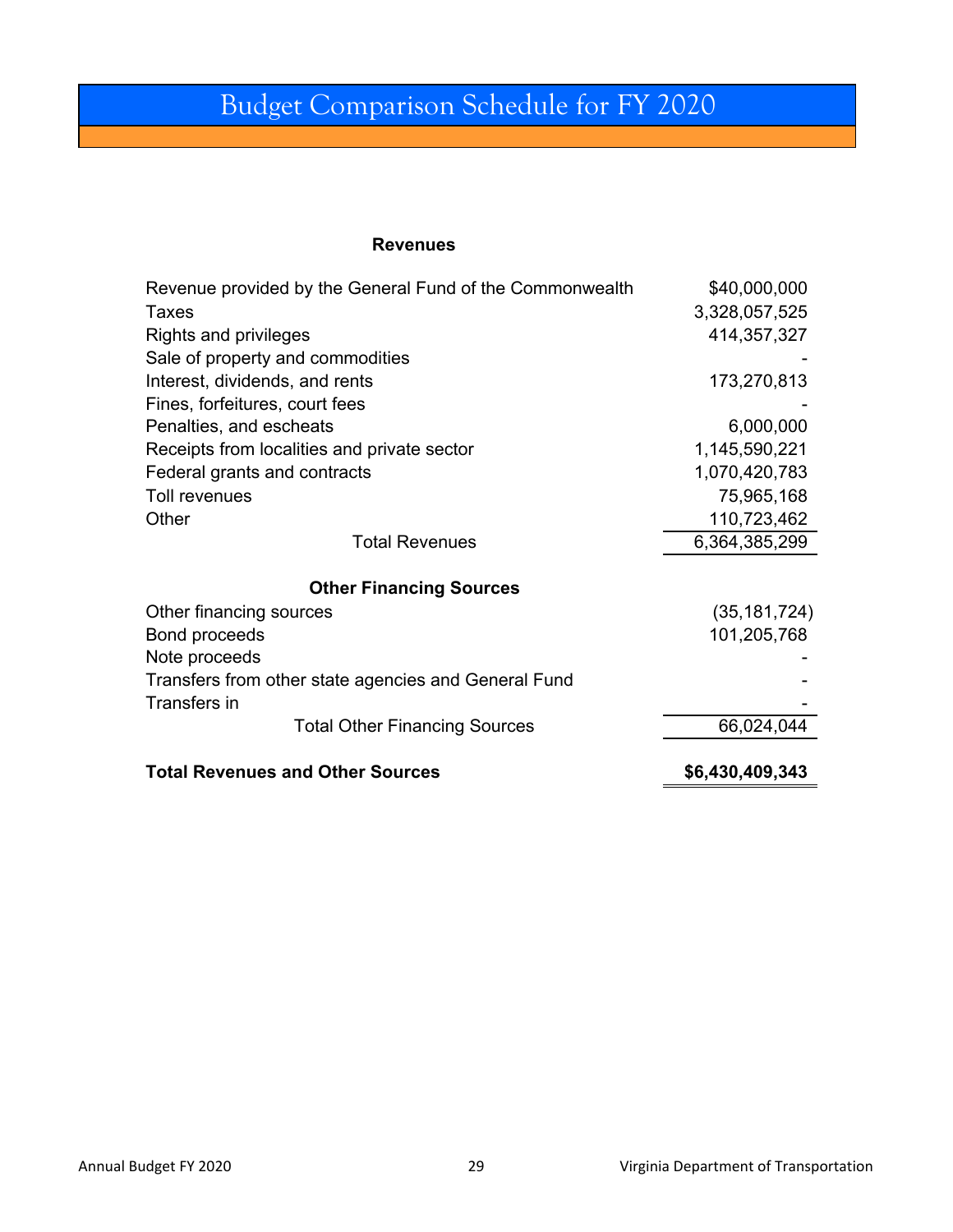## Budget Comparison Schedule for FY 2020

### **Expenditures**

| Administrative and support services                                                 | \$297,615,020   |
|-------------------------------------------------------------------------------------|-----------------|
| Ground transportation system planning and research                                  | 77,685,632      |
| Highway system acquisition and construction                                         | 2,686,751,260   |
| Highway system maintenance                                                          | 1,728,110,573   |
| Financial assistance to localities                                                  | 958,869,240     |
| Environmental monitoring and compliance                                             | 23,494,379      |
| Toll facility operations and construction                                           | 85,455,257      |
| Capital outlay                                                                      | 30,000,000      |
| <b>Debt Service</b>                                                                 | 402,401,095     |
| <b>Total Expenditures</b>                                                           | 6,290,382,456   |
| <b>Other Financing Uses</b><br>Other financing uses                                 |                 |
| Transfers to other state agencies and General Fund                                  | 140,026,887     |
| <b>Transfers out</b>                                                                |                 |
| <b>Total Other Financing Uses</b>                                                   | 140,026,887     |
| <b>Total Expenditures and Other Uses</b>                                            | \$6,430,409,343 |
| <b>Revenues and Other Sources Over (Under)</b><br><b>Exenditures and Other Uses</b> |                 |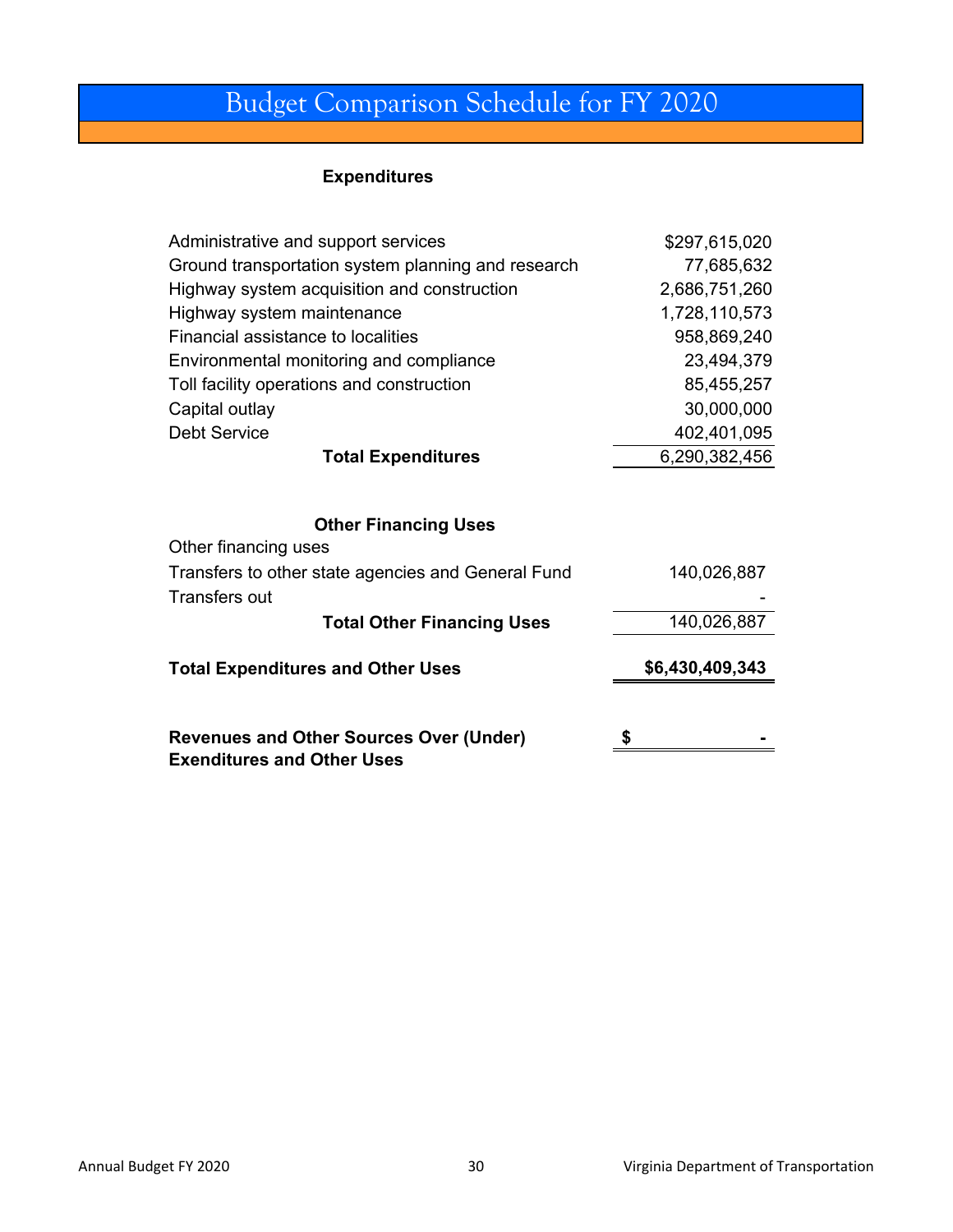## Appendix I - Powhite Parkway Extension (0436) FY 2020

#### **FY 2020 ESTIMATED REVENUE**

| <b>Toll Revenues</b>                                            | \$<br>11,000,000            |
|-----------------------------------------------------------------|-----------------------------|
| <b>TOTAL ESTMATED REVENUES</b>                                  | $\ddot{\phi}$<br>11,000,000 |
| Toll Facility Revolving Account Loan Repayment                  | 1,866,646                   |
| <b>TOTAL ESTIMATED REVENUE AVAILABLE</b>                        | 9,133,354                   |
| <b>FY 2020 EXPENDITURE BUDGET</b><br>Revenue Fund<br>Operations | 7,160,387                   |
| Maintenance Replacement Fund                                    | 1,397,957                   |
| Estimated Interest Payment to Chesterfield County               | 575,010                     |
| <b>TOTAL ESTIMATED EXPENDITURES</b>                             | \$<br>9,133,354             |

| <b>Details of Operating Expenditures</b> | <b>ALLOCATION</b><br>FY 2019 | <b>RECOMMENDED</b><br>FY 2020 | <b>INCREASE</b><br>(DECREASE) |
|------------------------------------------|------------------------------|-------------------------------|-------------------------------|
| <b>Personal Services</b>                 | 1,457,180                    | 1,469,839                     | 12,659                        |
| <b>Contractual Services</b>              | 1,414,955                    | 1,518,955                     | 104,000                       |
| <b>Supplies and Materials</b>            | 59,550                       | 65,300                        | 5,750                         |
| <b>Transfer Payments</b>                 | 1,988,000                    | 2,161,250                     | 173,250                       |
| <b>Continuous Charges</b>                | 70,100                       | 110,100                       | 40,000                        |
| Property and Improvements                |                              |                               |                               |
| Equipment                                | 1,535,500                    | 1,834,943                     | 299,443                       |
| Obligations                              |                              |                               |                               |
| <b>TOTAL - Operating Expenditures</b>    | \$<br>6,525,285              | \$<br>7,160,387               | \$<br>635,102                 |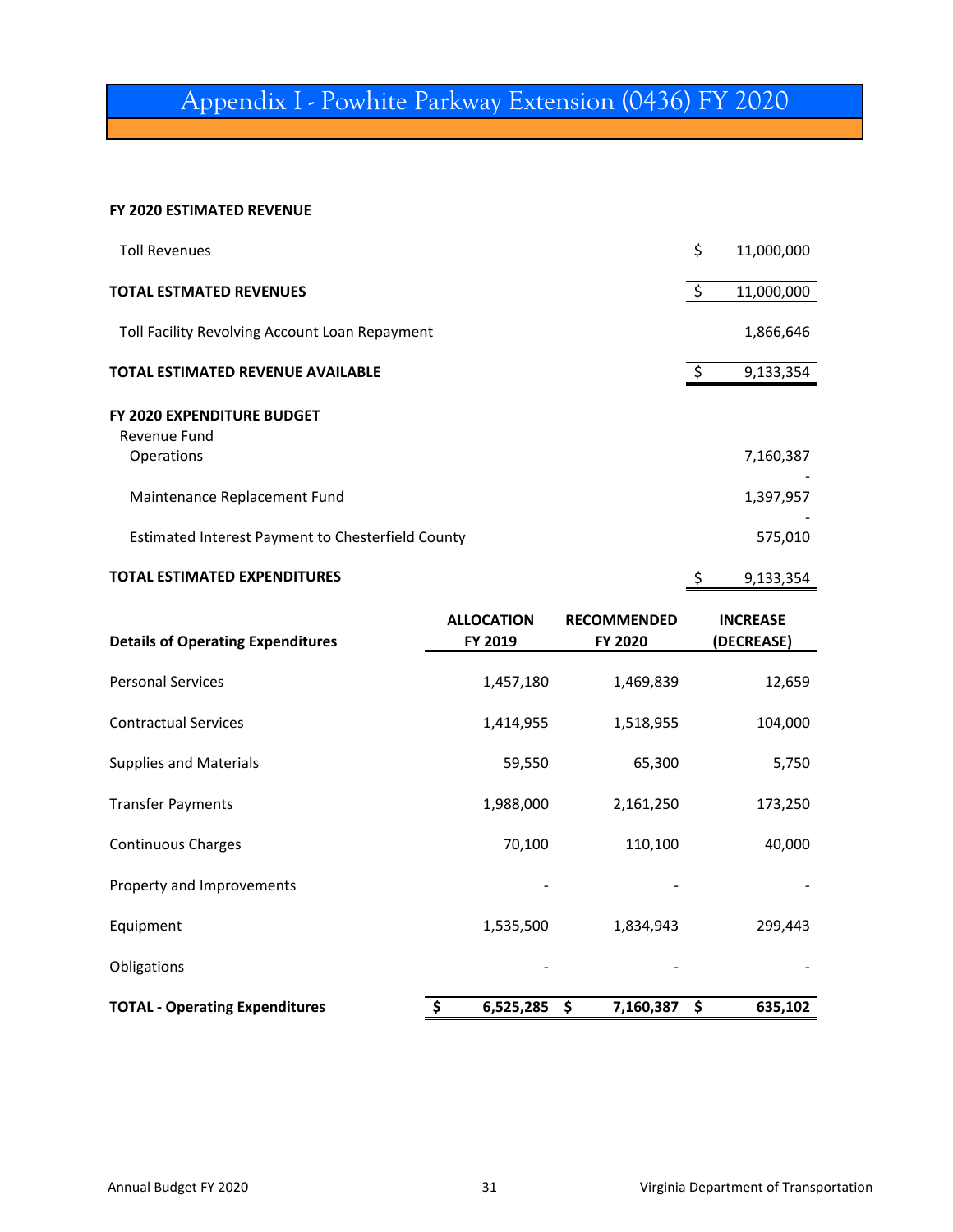Appendix I - Coleman Bridge (0782) FY 2020

#### **FY 2020 ESTIMATED REVENUE**

| <b>Toll Revenues</b>                                        |                    | 6,000,000 |
|-------------------------------------------------------------|--------------------|-----------|
| <b>TOTAL ESTMATED REVENUES</b>                              | \$                 | 6,000,000 |
| Add: FY 2019 Cash Balance from Maintenance Replacement Fund |                    | 808,820   |
| TOTAL ESTIMATED REVENUE AVAILABLE                           | \$                 | 6,808,820 |
| <b>FY 2020 EXPENDITURE BUDGET</b>                           |                    |           |
| Revenue Fund                                                |                    |           |
| <b>Debt Service</b>                                         |                    |           |
| Principal                                                   |                    | 2,685,000 |
| Interest                                                    |                    | 275,000   |
| Subtotal - Debt Service                                     | $\ddot{\varsigma}$ | 2,960,000 |
| Operations                                                  |                    | 3,040,000 |
| Maintenance Replacement Fund                                |                    | 808,820   |
| TOTAL ESTIMATED EXPENDITURES                                | \$                 | 6,808,820 |

| <b>Details of Operating Expenditures</b> | <b>ALLOCATION</b><br>FY 2019 | <b>RECOMMENDED</b><br>FY 2020 | <b>INCREASE</b><br>(DECREASE) |
|------------------------------------------|------------------------------|-------------------------------|-------------------------------|
| <b>Personal Services</b>                 | 531,198                      | 562,811                       | 31,613                        |
| <b>Contractual Services</b>              | 1,363,800                    | 1,408,900                     | 45,100                        |
| <b>Supplies and Materials</b>            | 72,050                       | 79,550                        | 7,500                         |
| <b>Transfer Payments</b>                 | 250,000                      | 373,426                       | 123,426                       |
| <b>Continuous Charges</b>                | 81,280                       | 81,000                        | (280)                         |
| Property and Improvements                |                              |                               |                               |
| Equipment                                | 646,805                      | 534,313                       | (112, 492)                    |
| Obligations                              |                              |                               |                               |
| <b>TOTAL - Operating Expenditures</b>    | \$<br>2,945,133              | \$<br>3,040,000               | \$<br>94,867                  |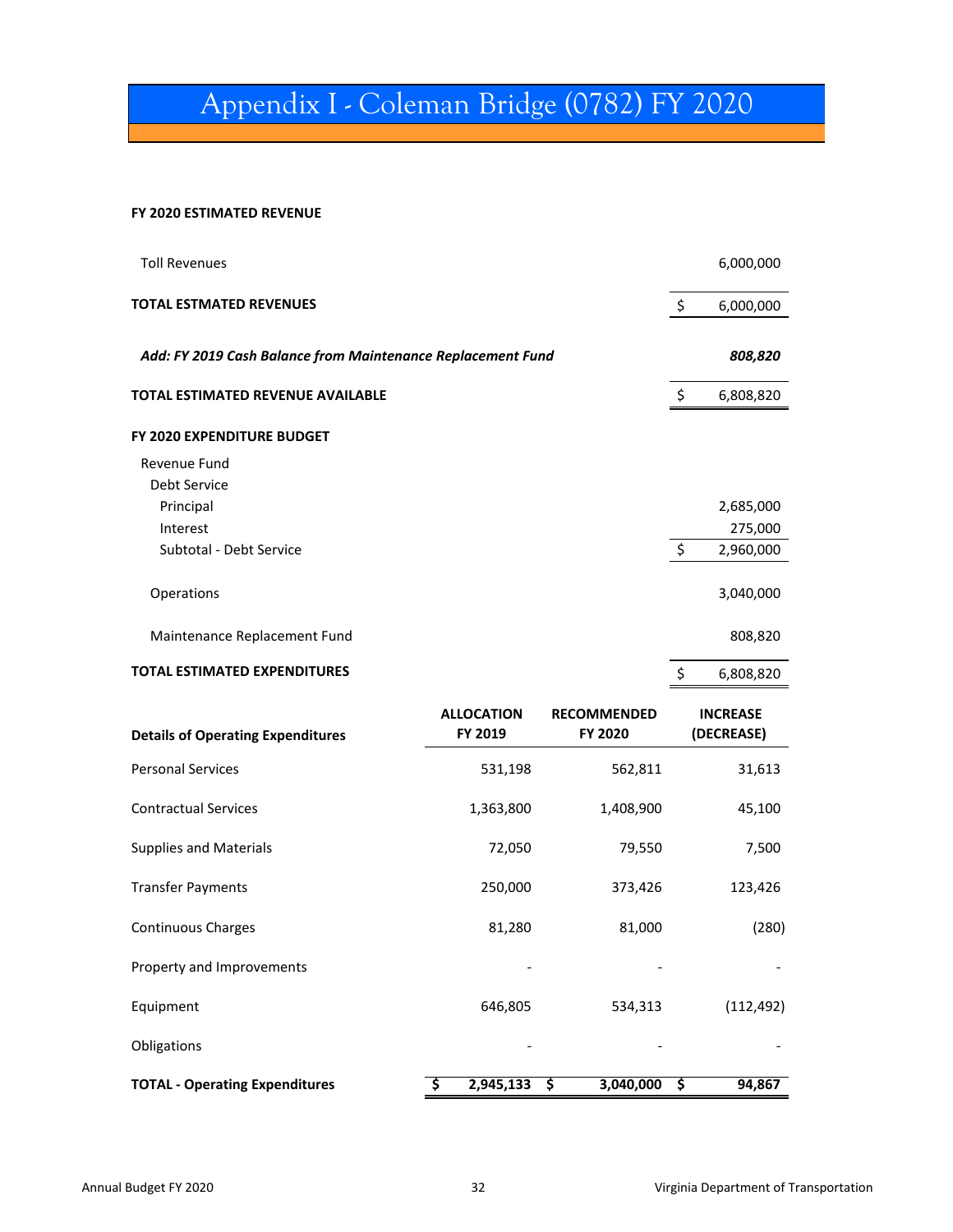## Appendix I - I-66 Inside the Beltway (0446) FY 2020

#### **FY 2020 ESTIMATED REVENUE**

| <b>Toll Revenues</b>                       | \$<br>25,446,853 |
|--------------------------------------------|------------------|
| <b>TOTAL ESTMATED REVENUES</b>             | 25,446,853       |
| Add: FY 2019 Cash Balance from prior year  | 3,709,495        |
| TOTAL ESTIMATED REVENUE AVAILABLE          | 29,156,348       |
| FY 2020 EXPENDITURE BUDGET<br>Revenue Fund |                  |
| Operations                                 | 27,656,348       |
| Maintenance Replacement Fund               | 1,500,000        |

#### **TOTAL ESTIMATED EXPENDITURES 1999 129.156,348**

| <b>Details of Operating Expenditures</b> | <b>ALLOCATION</b><br><b>RECOMMENDED</b><br>FY 2019<br>FY 2020 |            |     | <b>INCREASE</b><br>(DECREASE) |     |            |
|------------------------------------------|---------------------------------------------------------------|------------|-----|-------------------------------|-----|------------|
| <b>Personal Services</b>                 | \$                                                            | 712,000 \$ |     | 546,981 \$                    |     | (165, 019) |
| <b>Contractual Services</b>              |                                                               | 4,830,001  |     | 8,893,237                     |     | 4,063,236  |
| <b>Supplies and Materials</b>            |                                                               |            |     | 8,000                         |     | 8,000      |
| <b>Transfer Payments</b>                 |                                                               | 17,274,666 |     | 18,208,130                    |     | 933,464    |
| <b>Continuous Charges</b>                |                                                               |            |     |                               |     |            |
| Property and Improvements                |                                                               |            |     |                               |     |            |
| Equipment                                |                                                               |            |     |                               |     |            |
| Obligations                              |                                                               |            |     |                               |     |            |
| <b>TOTAL - Operating Expenditures</b>    |                                                               | 22,816,667 | -\$ | 27,656,348                    | -\$ | 4,839,681  |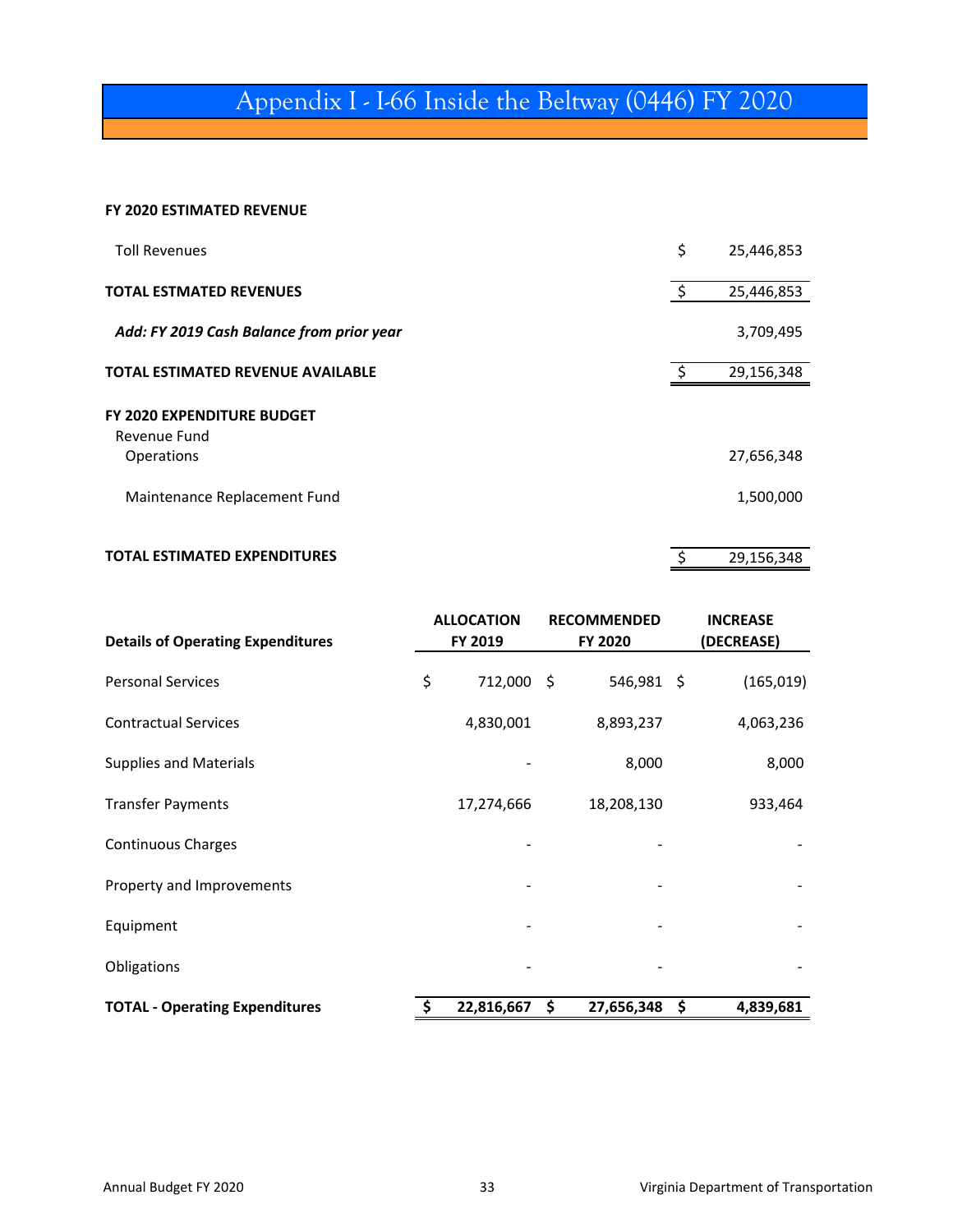Appendix I - I-64 Express Lanes (0447) FY 2020

#### **FY 2020 ESTIMATED REVENUE**

| <b>Toll Revenues</b>                                            | \$<br>1,637,130 |
|-----------------------------------------------------------------|-----------------|
| <b>TOTAL ESTMATED REVENUES</b>                                  | 1,637,130       |
| Add: FY 2019 Cash Balance from prior year                       | 402,959         |
| TOTAL ESTIMATED REVENUE AVAILABLE                               | 2,040,089       |
| FY 2020 EXPENDITURE BUDGET<br>Revenue Fund<br><b>Operations</b> | 2,040,089       |

Maintenance Replacement Fund ‐

#### **TOTAL ESTIMATED EXPENDITURES 1999 12,040,089**

| <b>Details of Operating Expenditures</b> | <b>ALLOCATION</b><br>FY 2019 |            | <b>RECOMMENDED</b><br>FY 2020 |              | <b>INCREASE</b><br>DECREASE) |            |
|------------------------------------------|------------------------------|------------|-------------------------------|--------------|------------------------------|------------|
| <b>Personal Services</b>                 | \$                           | 280,299 \$ |                               | $312,189$ \$ |                              | 31,890     |
| <b>Contractual Services</b>              |                              | 1,487,701  |                               | 1,041,600    |                              | (446, 101) |
| <b>Supplies and Materials</b>            |                              | 3,000      |                               | 1,300        |                              | (1,700)    |
| <b>Transfer Payments</b>                 |                              | 639,000    |                               | 685,000      |                              | 46,000     |
| <b>Continuous Charges</b>                |                              |            |                               |              |                              |            |
| Property and Improvements                |                              |            |                               |              |                              |            |
| Equipment                                |                              |            |                               |              |                              |            |
| Obligations                              |                              |            |                               |              |                              |            |
| <b>TOTAL - Operating Expenditures</b>    | \$                           | 2,410,000  | \$                            | 2,040,089    | \$                           | (369,911)  |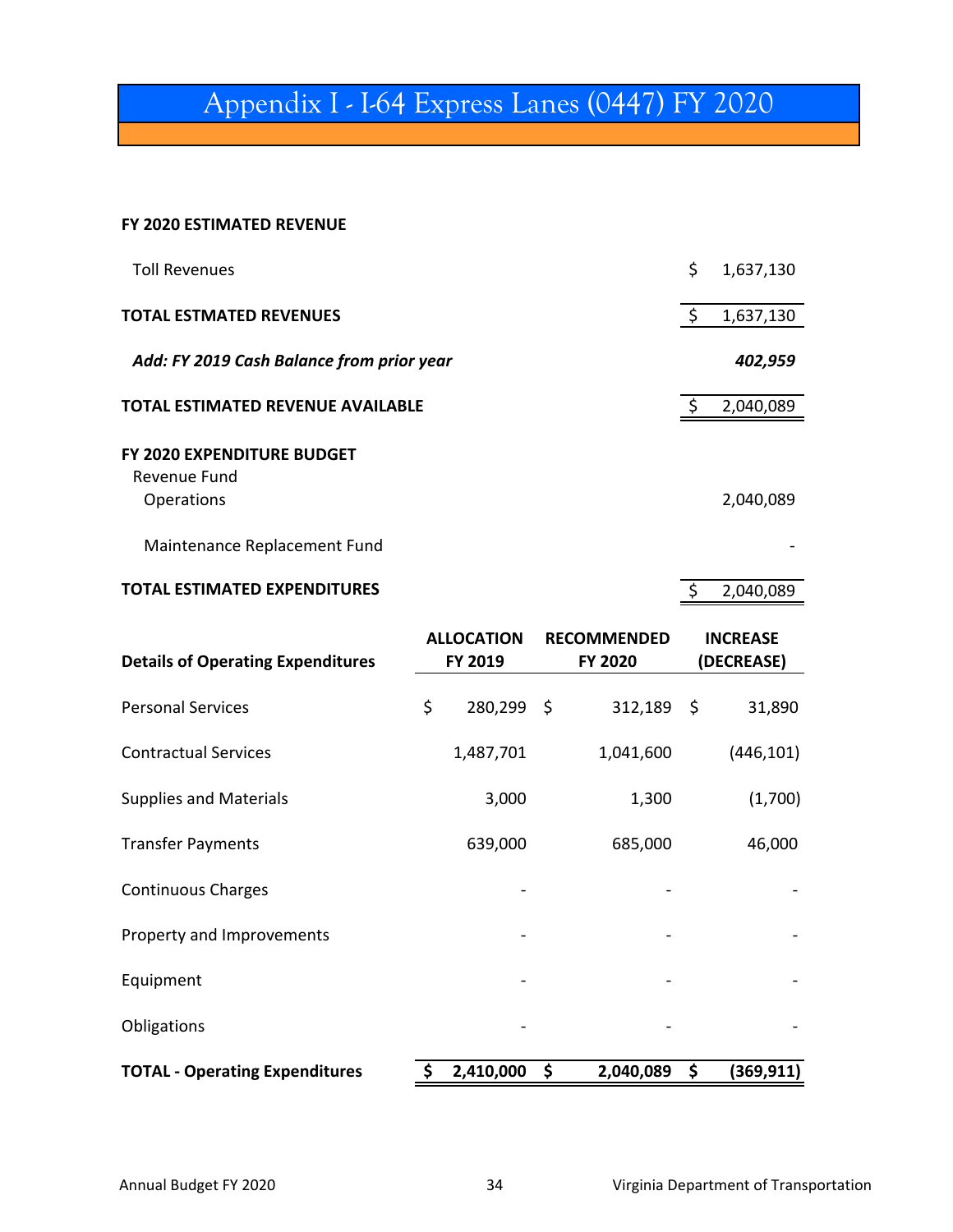## Index: Acronyms and Terminology

| Term                   | Description                                                                                                                                                                                                                                                                                                                                                                                                                                                                                                                                                                                                                     |
|------------------------|---------------------------------------------------------------------------------------------------------------------------------------------------------------------------------------------------------------------------------------------------------------------------------------------------------------------------------------------------------------------------------------------------------------------------------------------------------------------------------------------------------------------------------------------------------------------------------------------------------------------------------|
| <b>BROS</b>            | Bridge Off-System                                                                                                                                                                                                                                                                                                                                                                                                                                                                                                                                                                                                               |
| <b>CMAQ</b>            | Congestion Mitigation and Air Quality                                                                                                                                                                                                                                                                                                                                                                                                                                                                                                                                                                                           |
| <b>CPR</b>             | Capital Projects Revenue Bonds                                                                                                                                                                                                                                                                                                                                                                                                                                                                                                                                                                                                  |
| CTB Formula            | The Code of Virginia calls for the Allocation of funds among highway systems (§ 33.2-358). The<br>section was updated during the 2012 General Assembly session with the addition of the CTB<br>Formula. Through FY 2020, up to \$500 million of funds available may be distributed in the<br>following manner: 25% Bridge, 25% High Priority Projects, 25% Interstate and Primary and Primary<br>Extension Pavements, 15% Public-Private Transportation Act Projects, 5% Unpaved roads, and 5%<br>to Smart Roadway Technology.                                                                                                  |
| <b>DRPT</b>            | Department of Rail and Public Transportation                                                                                                                                                                                                                                                                                                                                                                                                                                                                                                                                                                                    |
| <b>FHWA</b>            | Federal Highway Administration                                                                                                                                                                                                                                                                                                                                                                                                                                                                                                                                                                                                  |
| <b>GARVEE</b>          | Federal Grant Anticipation Revenue Bonds                                                                                                                                                                                                                                                                                                                                                                                                                                                                                                                                                                                        |
| <b>HMOF</b>            | Highway Maintenance and Operating Fund                                                                                                                                                                                                                                                                                                                                                                                                                                                                                                                                                                                          |
| <b>MWAA</b>            | Metropolitan Washington Airports Authority                                                                                                                                                                                                                                                                                                                                                                                                                                                                                                                                                                                      |
| <b>NHPP</b>            | National Highway Performance Program                                                                                                                                                                                                                                                                                                                                                                                                                                                                                                                                                                                            |
| NHPP APD               | National Highway Performance Program dedicated to the Appalachian Development Program                                                                                                                                                                                                                                                                                                                                                                                                                                                                                                                                           |
| NHPP Bridge            | National Highway Performance Program dedicated to Bridges                                                                                                                                                                                                                                                                                                                                                                                                                                                                                                                                                                       |
| <b>NVTD</b>            | Northern Virginia Transportation District                                                                                                                                                                                                                                                                                                                                                                                                                                                                                                                                                                                       |
| Oak Grove              | City of Chesapeake Oak Grove Connector Project Bonds                                                                                                                                                                                                                                                                                                                                                                                                                                                                                                                                                                            |
| PTF                    | Priority Transportation Fund                                                                                                                                                                                                                                                                                                                                                                                                                                                                                                                                                                                                    |
| Soft Match             | The budget contains a significant application of Toll Credits that are used as "soft match" to meet the<br>nonfederal share matching requirements. Section 120(j) of Title 23 permits states to substitute<br>certain previous toll-financed investments for state matching funds on current Federal-aid projects. It<br>permits the non-Federal share of a project's cost to be met through a "soft match" of toll credits. The<br>federal share on most projects in the future can effectively be increased up to 100 percent. However,<br>the use of soft match does not increase the federal funding available to Virginia. |
| <b>STP</b>             | Surface Transportation Program                                                                                                                                                                                                                                                                                                                                                                                                                                                                                                                                                                                                  |
| STP Bridge             | Surface Transportation Program dedicated to Bridges                                                                                                                                                                                                                                                                                                                                                                                                                                                                                                                                                                             |
| <b>STP</b> Regional    | Federal allocation that is to be used in urbanized areas with population greater than 200,000 - This<br>portion is to be divided among those areas based on their relative share of population                                                                                                                                                                                                                                                                                                                                                                                                                                  |
| STP Statewide          | Surface Transportation Program suballocation that may be used in any area of the State                                                                                                                                                                                                                                                                                                                                                                                                                                                                                                                                          |
| STP Under              | Federal allocation that is to be used in areas with population greater than 5,000 but no more than                                                                                                                                                                                                                                                                                                                                                                                                                                                                                                                              |
| 200,000                | 200,000                                                                                                                                                                                                                                                                                                                                                                                                                                                                                                                                                                                                                         |
|                        | STP Under 5,000 Federal allocation that is to be used in areas with population of 5,000 or less                                                                                                                                                                                                                                                                                                                                                                                                                                                                                                                                 |
| <b>TAP</b>             | <b>Transportation Alternatives Program</b>                                                                                                                                                                                                                                                                                                                                                                                                                                                                                                                                                                                      |
| Tele Fees              | Allocation of revenue from Public Rights-of-Way Use Fee to a provider of telecommunications<br>service                                                                                                                                                                                                                                                                                                                                                                                                                                                                                                                          |
| <b>Toll Facilities</b> | Toll Facilities Revolving Account                                                                                                                                                                                                                                                                                                                                                                                                                                                                                                                                                                                               |
| <b>TPOF</b>            | Transportation Partnership Opportunity Fund                                                                                                                                                                                                                                                                                                                                                                                                                                                                                                                                                                                     |
| <b>TTF</b>             | <b>Transportation Trust Fund</b>                                                                                                                                                                                                                                                                                                                                                                                                                                                                                                                                                                                                |